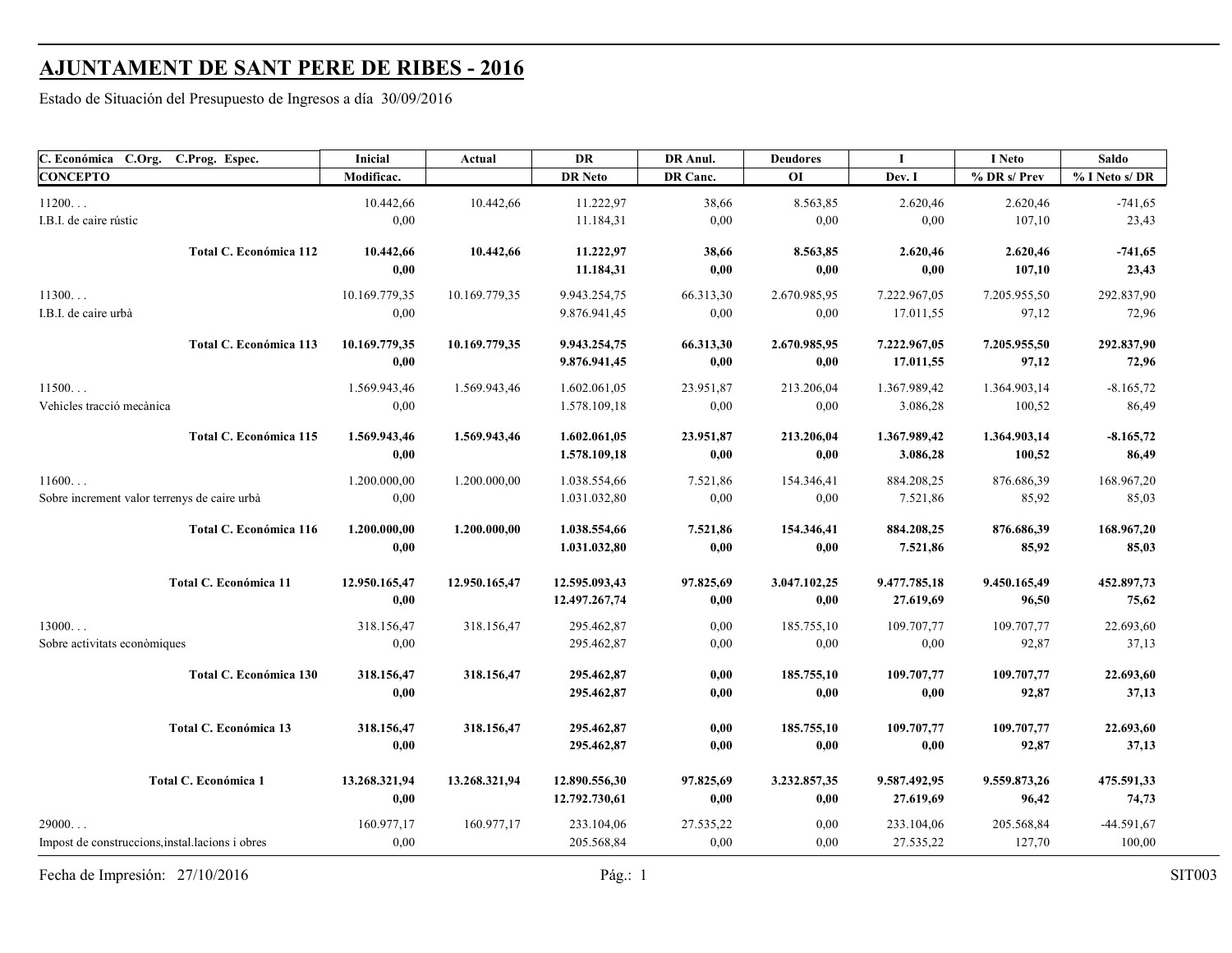| C. Económica C.Org. C.Prog. Espec.                     |                               | Inicial              | Actual       | <b>DR</b>                    | DR Anul.          | <b>Deudores</b>    | 1                        | I Neto                 | <b>Saldo</b>           |
|--------------------------------------------------------|-------------------------------|----------------------|--------------|------------------------------|-------------------|--------------------|--------------------------|------------------------|------------------------|
| <b>CONCEPTO</b>                                        |                               | Modificac.           |              | <b>DR</b> Neto               | DR Canc.          | OI                 | Dev. I                   | % DR s/ Prev           | $\%$ I Neto s/ DR      |
|                                                        | Total C. Económica 290        | 160.977,17<br>0,00   | 160.977,17   | 233.104,06<br>205.568,84     | 27.535,22<br>0,00 | 0,00<br>0,00       | 233.104,06<br>27.535,22  | 205.568,84<br>127,70   | $-44.591.67$<br>100,00 |
|                                                        | Total C. Económica 29         | 160.977,17<br>0,00   | 160.977,17   | 233.104,06<br>205.568,84     | 27.535,22<br>0,00 | 0,00<br>0,00       | 233.104,06<br>27.535,22  | 205.568,84<br>127,70   | $-44.591,67$<br>100,00 |
|                                                        | Total C. Económica 2          | 160.977,17<br>0.00   | 160.977,17   | 233.104,06<br>205.568,84     | 27.535,22<br>0.00 | 0,00<br>0,00       | 233.104,06<br>27.535,22  | 205.568,84<br>127,70   | $-44.591.67$<br>100,00 |
| 30200<br>Taxa per recollida escombraries domiciliaries |                               | 1.587.113,10<br>0,00 | 1.587.113,10 | 1.605.497,57<br>1.596.599,94 | 8.897,63<br>0,00  | 427.410,66<br>0,00 | 1.170.767,97<br>1.578,69 | 1.169.189,28<br>100,60 | $-9.486,84$<br>73,23   |
| 30201<br>Taxa escombraries comercials                  |                               | 319.064,57<br>0,00   | 319.064,57   | 326.112,34<br>322.493,57     | 3.618,77<br>0,00  | 87.955,59<br>0,00  | 236.828,12<br>2.290,14   | 234.537,98<br>101,07   | $-3.429,00$<br>72,73   |
|                                                        | Total C. Económica 302        | 1.906.177,67<br>0,00 | 1.906.177,67 | 1.931.609,91<br>1.919.093,51 | 12.516,40<br>0,00 | 515.366,25<br>0,00 | 1.407.596,09<br>3.868,83 | 1.403.727,26<br>100,68 | $-12.915.84$<br>73,15  |
| 30900<br><b>Altres Taxes</b>                           |                               | 1,00<br>0,00         | 1,00         | 1.416,23<br>1.416,23         | 0,00<br>0,00      | 0,00<br>0,00       | 1.416,23<br>0,00         | 1.416,23<br>141.623,00 | $-1.415,23$<br>100,00  |
|                                                        | <b>Total C. Económica 309</b> | 1,00<br>0,00         | 1,00         | 1.416,23<br>1.416,23         | 0.00<br>0.00      | 0.00<br>0,00       | 1.416,23<br>0,00         | 1.416,23<br>141.623,00 | $-1.415,23$<br>100,00  |
|                                                        | Total C. Económica 30         | 1.906.178,67<br>0,00 | 1.906.178,67 | 1.933.026,14<br>1.920.509,74 | 12.516,40<br>0,00 | 515.366,25<br>0,00 | 1.409.012,32<br>3.868,83 | 1.405.143,49<br>100,75 | $-14.331,07$<br>73,17  |
| 31200<br>Taxa escola d'adults                          |                               | 7.360,00<br>0.00     | 7.360,00     | 6.850,00<br>6.850,00         | 0,00<br>0.00      | 80,00<br>0,00      | 6.770,00<br>0.00         | 6.770,00<br>93,07      | 510,00<br>98,83        |
|                                                        | Total C. Económica 312        | 7.360,00<br>0,00     | 7.360,00     | 6.850,00<br>6.850,00         | 0,00<br>0,00      | 80,00<br>0,00      | 6.770,00<br>0,00         | 6.770,00<br>93,07      | 510,00<br>98,83        |
|                                                        | Total C. Económica 31         | 7.360,00<br>0,00     | 7.360,00     | 6.850,00<br>6.850,00         | 0.00<br>0,00      | 80,00<br>0,00      | 6.770,00<br>0,00         | 6.770,00<br>93,07      | 510,00<br>98,83        |
| 32100<br>Llicències urbanístiques                      |                               | 29.335,21<br>0.00    | 29.335,21    | 25.533,30<br>25.176,52       | 356,78<br>0.00    | 0,00<br>0,00       | 25.533,30<br>356,78      | 25.176,52<br>85,82     | 4.158,69<br>100,00     |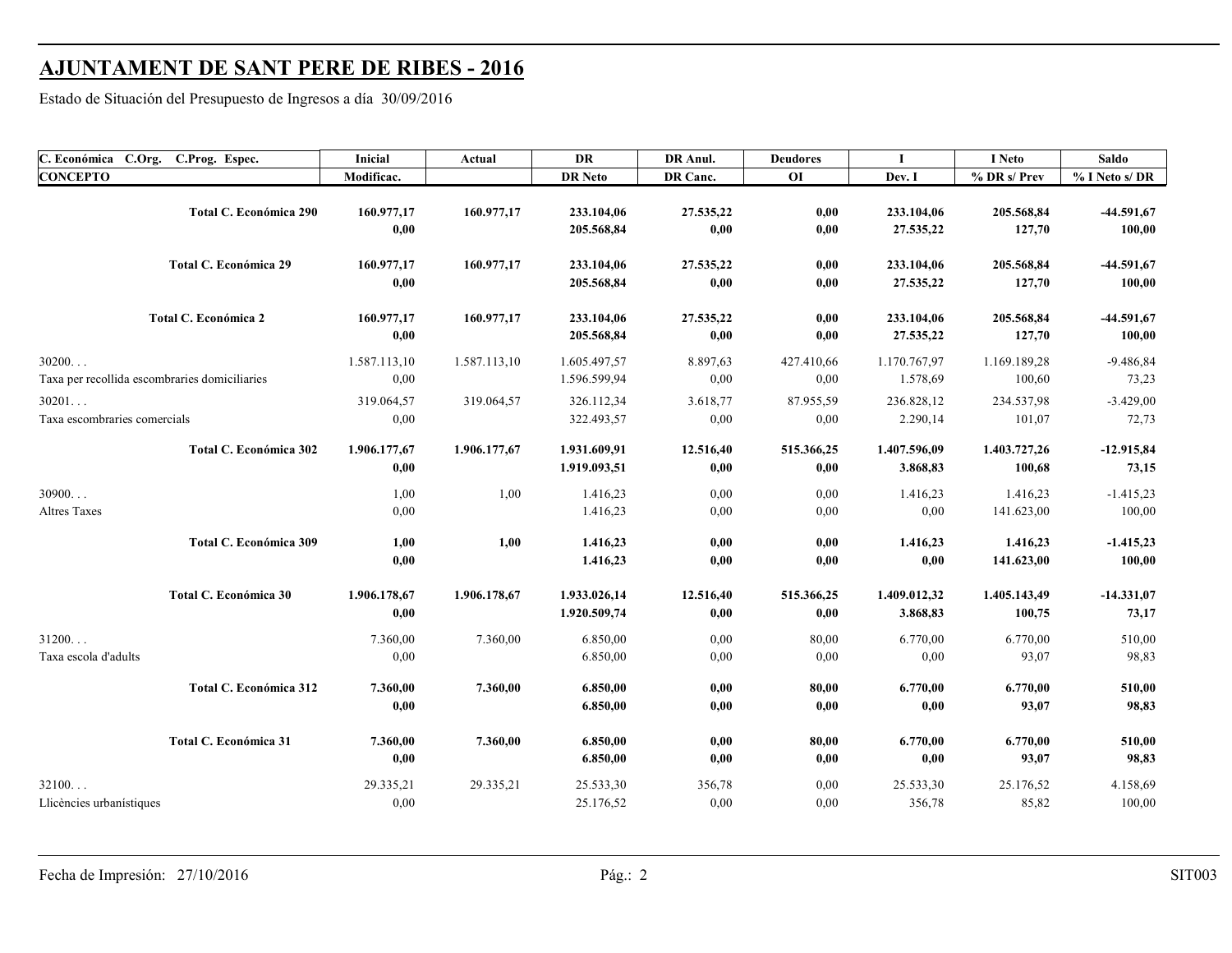| C. Económica C.Org. C.Prog. Espec.                | Inicial            | Actual     | <b>DR</b>              | DR Anul.       | <b>Deudores</b> | 1                   | I Neto             | <b>Saldo</b>       |
|---------------------------------------------------|--------------------|------------|------------------------|----------------|-----------------|---------------------|--------------------|--------------------|
| <b>CONCEPTO</b>                                   | Modificac.         |            | <b>DR</b> Neto         | DR Canc.       | OI              | Dev. I              | % DR s/ Prev       | % I Neto s/ DR     |
| Total C. Económica 321                            | 29.335,21<br>0,00  | 29.335,21  | 25.533,30<br>25.176,52 | 356,78<br>0,00 | 0,00<br>0,00    | 25.533,30<br>356,78 | 25.176,52<br>85,82 | 4.158,69<br>100,00 |
| 32500                                             | 7.858,27           | 7.858,27   | 8.204,55               | 264,35         | 0,00            | 8.204,55            | 7.940,20           | $-81,93$           |
| Taxes per Serveis Generals                        | 0,00               |            | 7.940,20               | 0,00           | 0,00            | 264,35              | 101,04             | 100,00             |
| Total C. Económica 325                            | 7.858,27<br>0,00   | 7.858,27   | 8.204,55<br>7.940,20   | 264,35<br>0,00 | 0,00<br>0,00    | 8.204,55<br>264,35  | 7.940,20<br>101,04 | $-81,93$<br>100,00 |
| 32600                                             | 113.790,50         | 113.790,50 | 48.406,60              | 439,20         | 358,80          | 48.047,80           | 47.608,60          | 65.823,10          |
| Servei recollida vehicles abandonats i dipòsit    | 0,00               |            | 47.967,40              | 0,00           | 0,00            | 439,20              | 42,15              | 99,25              |
| Total C. Económica 326                            | 113.790,50<br>0,00 | 113.790,50 | 48.406,60<br>47.967,40 | 439,20<br>0,00 | 358,80<br>0,00  | 48.047,80<br>439,20 | 47.608,60<br>42,15 | 65.823,10<br>99,25 |
| 32901                                             | 626,67             | 626,67     | 2.152,50               | 0,00           | 0,00            | 2.152,50            | 2.152,50           | $-1.525,83$        |
| Per Drets d'Examens                               | 0.00               |            | 2.152,50               | 0.00           | 0,00            | 0.00                | 343,48             | 100,00             |
| 32902                                             | 818,92             | 818,92     | 702,00                 | 0,00           | 0,00            | 702,00              | 702,00             | 116,92             |
| Servei Utilització Escut                          | 0,00               |            | 702,00                 | 0,00           | 0,00            | 0,00                | 85,72              | 100,00             |
| 32903                                             | 611,30             | 611,30     | 527,70                 | 0,00           | 0,00            | 527,70              | 527,70             | 83,60              |
| Taxa animals domestics                            | 0,00               |            | 527,70                 | 0,00           | 0,00            | 0,00                | 86,32              | 100,00             |
| 32904                                             | 45.534,70          | 45.534,70  | 39.892,01              | 0.00           | 0,00            | 39.892,01           | 39.892,01          | 5.642,69           |
| Taxa per llicències d'obertura                    | 0,00               |            | 39.892,01              | 0,00           | 0,00            | 0,00                | 87,61              | 100,00             |
| 32905                                             | 57,07              | 57,07      | 0,00                   | 0,00           | 0,00            | 0,00                | 0,00               | 57,07              |
| Taxa per Llicència publicitat dinàmica            | 0,00               |            | 0,00                   | 0,00           | 0,00            | 0,00                | 0,00               | 0,00               |
| 32906                                             | 1,00               | 1,00       | 0,00                   | 0.00           | 0,00            | 0,00                | 0,00               | 1,00               |
| Taxa de mesurament de sorolls                     | 0,00               |            | 0,00                   | 0,00           | 0,00            | 0,00                | 0,00               | 0,00               |
| 32907                                             | 1,00               | 1,00       | 0,00                   | 0,00           | 0,00            | 0.00                | 0,00               | 1,00               |
| Taxa per Llicència espectacles públics            | 0,00               |            | 0,00                   | 0,00           | 0,00            | 0,00                | 0,00               | 0,00               |
| 32908                                             | 1,00               | 1,00       | 857,40                 | 0,00           | 0,00            | 857,40              | 857,40             | $-856,40$          |
| Taxa llicència taxi i vehic.lloguer               | 0,00               |            | 857,40                 | 0,00           | 0,00            | 0,00                | 85.740,00          | 100,00             |
| 32909                                             | 43.747,07          | 43.747,07  | 43.030,76              | 223,65         | 18.294,42       | 24.649,01           | 24.512,69          | 939,96             |
| Taxa inspecció calderes, motors                   | 0,00               |            | 42.807,11              | 0.00           | 0,00            | 136,32              | 97,85              | 57,26              |
| 32910                                             | 400,00             | 400,00     | 400,00                 | 0,00           | 0,00            | 400,00              | 400,00             | 0.00               |
| Disposició i baixa senyalització taules i cadires | 0,00               |            | 400,00                 | 0.00           | 0,00            | 0,00                | 100,00             | 100,00             |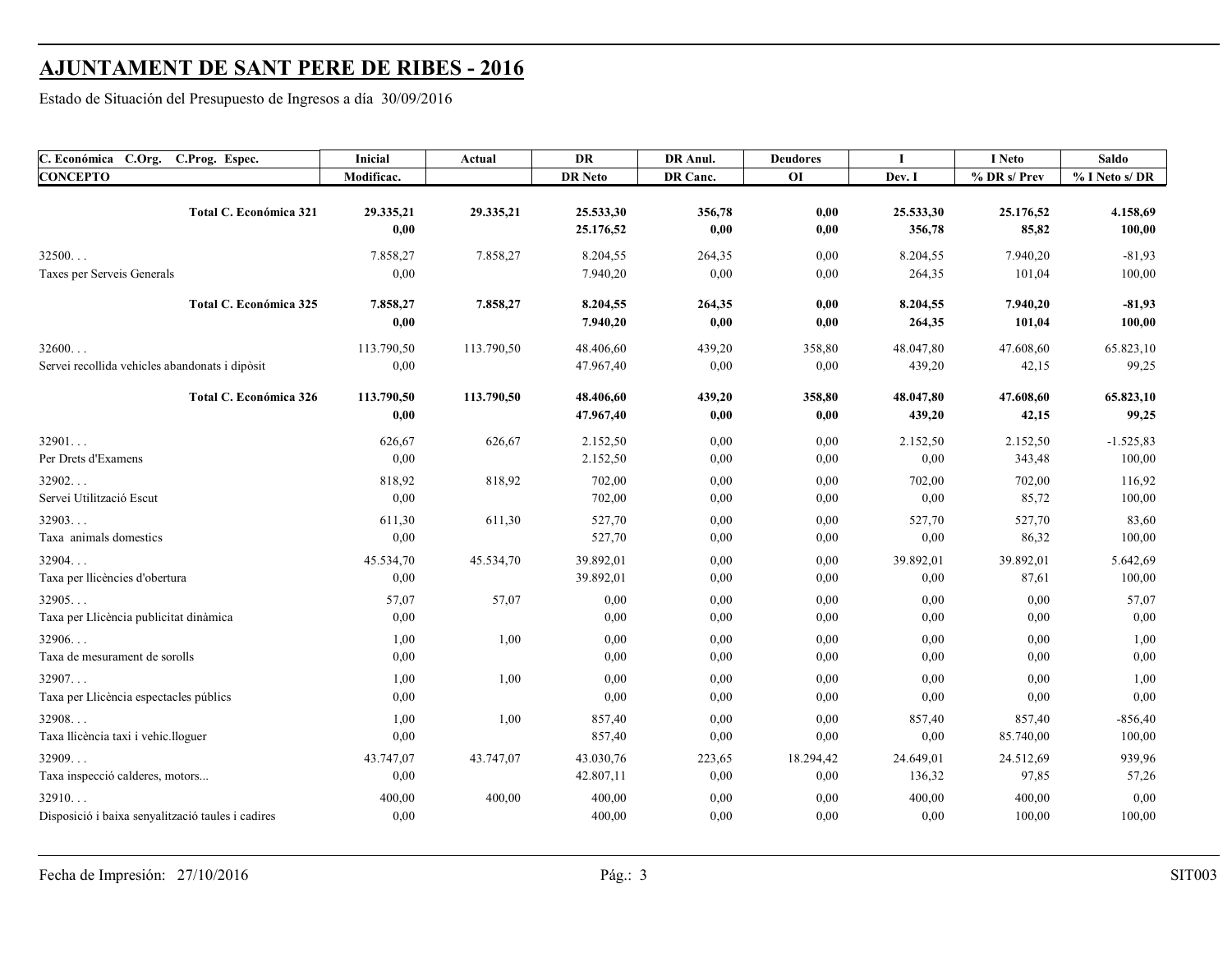| C. Económica C.Org. C.Prog. Espec.               | Inicial            | Actual     | <b>DR</b>                | DR Anul.         | <b>Deudores</b>   | 1                      | I Neto              | Saldo               |
|--------------------------------------------------|--------------------|------------|--------------------------|------------------|-------------------|------------------------|---------------------|---------------------|
| <b>CONCEPTO</b>                                  | Modificac.         |            | <b>DR</b> Neto           | DR Canc.         | OI                | Dev. I                 | % DR s/ Prev        | % I Neto s/ DR      |
| Total C. Económica 329                           | 91.798,73<br>0,00  | 91.798,73  | 87.562,37<br>87.338,72   | 223,65<br>0,00   | 18.294,42<br>0,00 | 69.180,62<br>136,32    | 69.044,30<br>95,14  | 4.460,01<br>79,05   |
| Total C. Económica 32                            | 242.782,71<br>0.00 | 242.782,71 | 169.706,82<br>168.422,84 | 1.283,98<br>0,00 | 18.653,22<br>0.00 | 150.966,27<br>1.196,65 | 149.769,62<br>69,37 | 74.359,87<br>88,92  |
| 33100                                            | 227.800,69         | 227.800,69 | 228.473,86               | 1.674,97         | 3.148,65          | 224.030,59             | 223.650,24          | 1.001,80            |
| Taxa per entrada de vehicles i estacionaments    | 0,00               |            | 226.798,89               | 0.00             | 0,00              | 380,35                 | 99,56               | 98,61               |
| Total C. Económica 331                           | 227.800,69<br>0,00 | 227.800,69 | 228.473,86<br>226.798,89 | 1.674,97<br>0,00 | 3.148,65<br>0.00  | 224.030,59<br>380,35   | 223.650,24<br>99,56 | 1.001,80<br>98,61   |
| 33200                                            | 326.811,38         | 326.811,38 | 201.346,84               | 0.00             | 2.641,24          | 198.705,60             | 198.705,60          | 125.464,54          |
| Taxa aprofitaments especials empreses $(1,5\%)$  | 0,00               |            | 201.346,84               | 0,00             | 0,00              | 0,00                   | 61,61               | 98,69               |
| <b>Total C. Económica 332</b>                    | 326.811,38<br>0.00 | 326.811,38 | 201.346,84<br>201.346,84 | 0,00<br>0.00     | 2.641,24<br>0,00  | 198.705,60<br>0,00     | 198.705,60<br>61,61 | 125.464,54<br>98,69 |
| 33500                                            | 74.898,42          | 74.898,42  | 56.277,98                | 0.00             | 4.080,05          | 52.197,93              | 52.197,93           | 18.620,44           |
| Taxes per ocupació amb taules i cadires          | 0,00               |            | 56.277,98                | 0,00             | 0,00              | 0.00                   | 75,14               | 92,75               |
| Total C. Económica 335                           | 74.898,42<br>0.00  | 74.898,42  | 56.277,98<br>56.277,98   | 0.00<br>0.00     | 4.080,05<br>0,00  | 52.197,93<br>0,00      | 52.197,93<br>75,14  | 18.620,44<br>92,75  |
| 33900                                            | 101.756,67         | 101.756,67 | 73.872,50                | 0.00             | 22.960,00         | 50.912,50              | 50.912,50           | 27.884,17           |
| Taxes per parades i vendes als mercats           | 0,00               |            | 73.872,50                | 0.00             | 0.00              | 0.00                   | 72,60               | 68,92               |
| 33901                                            | 7.521,64           | 7.521,64   | 4.341,50                 | 0.00             | 0.00              | 4.341,50               | 4.341,50            | 3.180,14            |
| Taxes per ocup. barraques, quioscos, atracions   | 0,00               |            | 4.341,50                 | 0.00             | 0,00              | 0.00                   | 57,72               | 100,00              |
| 33902                                            | 3.114,67           | 3.114,67   | 2.774,00                 | 0.00             | 0.00              | 2.774,00               | 2.774,00            | 340,67              |
| Taxa cel.lebracions civils de casaments          | 0,00               |            | 2.774,00                 | 0,00             | 0,00              | 0.00                   | 89,06               | 100,00              |
| 33903                                            | 0.00               | 0,00       | 0,00                     | 0,00             | 0.00              | 0.00                   | 0.00                | 0.00                |
| Taxa per ocupació sol i subsol, volada           | 0,00               |            | 0,00                     | 0,00             | 0.00              | 0.00                   | 0,00                | 0.00                |
| 33904                                            | 25.860,19          | 25.860,19  | 37.984,18                | 180,00           | 300,00            | 37.684,18              | 37.504,18           | $-11.943.99$        |
| Taxes per ocupació terrenys mercaderies, tanques | 0,00               |            | 37.804,18                | 0,00             | 0.00              | 180,00                 | 146,19              | 99,21               |
| Total C. Económica 339                           | 138.253,17<br>0,00 | 138.253,17 | 118.972,18<br>118.792,18 | 180,00<br>0.00   | 23.260,00<br>0,00 | 95.712,18<br>180,00    | 95.532,18<br>85,92  | 19.460,99<br>80,42  |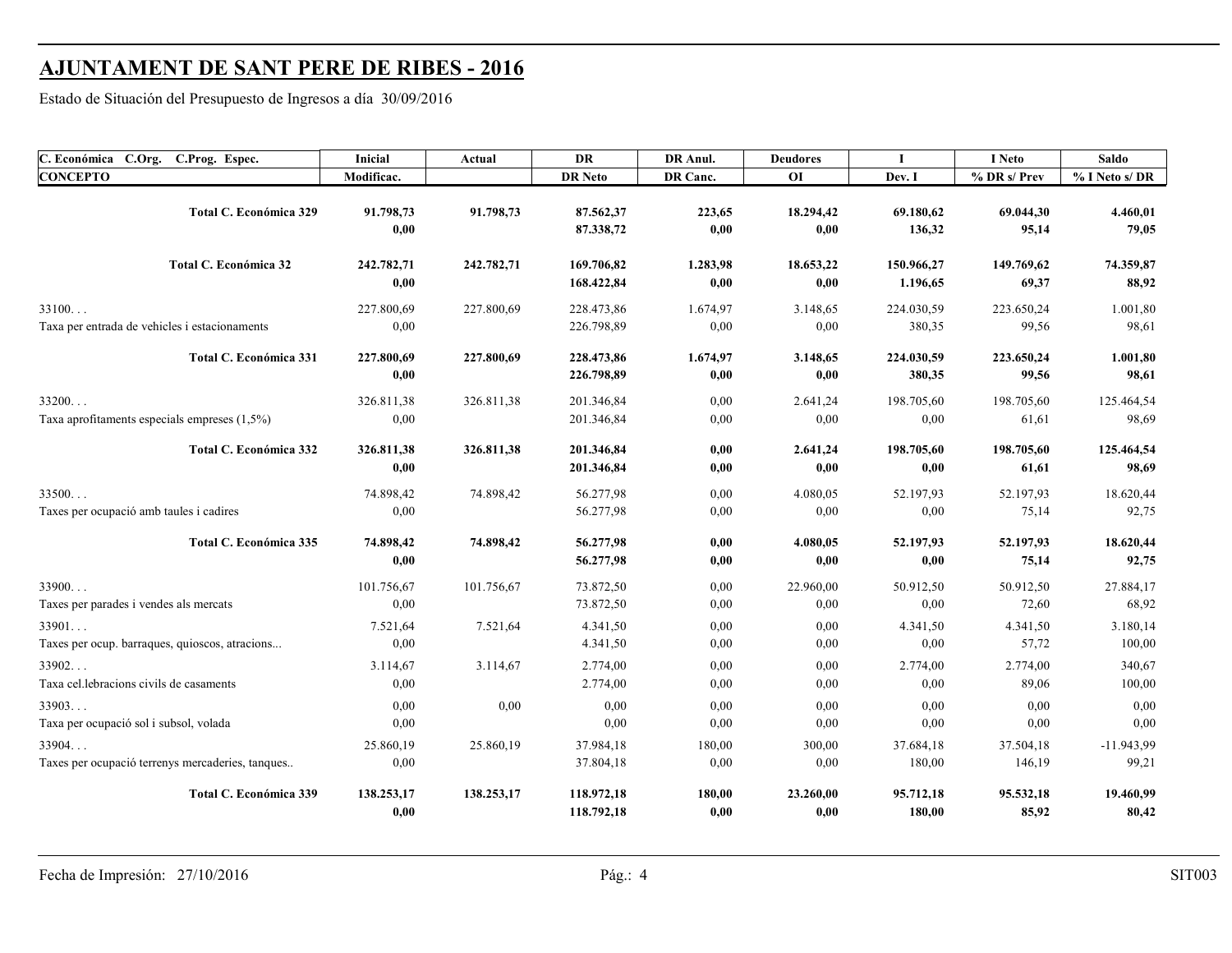| C. Económica C.Org. C.Prog. Espec.             | <b>Inicial</b>     | Actual     | <b>DR</b>                | DR Anul.         | <b>Deudores</b>   | 1                    | I Neto                | Saldo                 |
|------------------------------------------------|--------------------|------------|--------------------------|------------------|-------------------|----------------------|-----------------------|-----------------------|
| <b>CONCEPTO</b>                                | Modificac.         |            | <b>DR</b> Neto           | DR Canc.         | OI                | Dev. I               | % DR s/ Prev          | % I Neto s/DR         |
| Total C. Económica 33                          | 767.763,66<br>0,00 | 767.763,66 | 605.070,86<br>603.215,89 | 1.854,97<br>0,00 | 33.129,94<br>0,00 | 570.646,30<br>560,35 | 570.085,95<br>78,57   | 164.547,77<br>94,51   |
| 34100                                          | 7.127,10           | 7.127,10   | 8.776,47                 | 0,00             | 219,17            | 8.557,30             | 8.557,30              | $-1.649,37$           |
| Preus públics serveis de caràcter gral (SAD)   | 0,00               |            | 8.776,47                 | 0,00             | 0,00              | 0,00                 | 123,14                | 97,50                 |
| 34101                                          | 1.760,00           | 1.760,00   | 1.690,00                 | 0,00             | 0,00              | 1.690,00             | 1.690,00              | 70,00                 |
| Preus públics Benestar Socials                 | 0,00               |            | 1.690,00                 | 0,00             | 0,00              | 0,00                 | 96,02                 | 100,00                |
| 34102                                          | 1,00               | 1,00       | 0,00                     | 0,00             | 0,00              | 0,00                 | 0,00                  | 1,00                  |
| Preus públics Benestar Social-Casal d'avis     | 0,00               |            | 0,00                     | 0,00             | 0,00              | 0,00                 | 0,00                  | 0,00                  |
| 34103                                          | 14.560,00          | 14.560,00  | 8.286,07                 | 0,00             | 341,07            | 7.945,00             | 7.945,00              | 6.273,93              |
| Preus públics Benestar social (teleassitència) | 0,00               |            | 8.286,07                 | 0,00             | 0,00              | 0,00                 | 56,91                 | 95,88                 |
| Total C. Económica 341                         | 23.448,10<br>0,00  | 23.448,10  | 18.752,54<br>18.752,54   | 0,00<br>0,00     | 560,24<br>0,00    | 18.192,30<br>0,00    | 18.192,30<br>79,97    | 4.695,56<br>97,01     |
| 34200                                          | 1,00               | 1,00       | 0,00                     | 0,00             | 0,00              | 0,00                 | 0,00                  | 1,00                  |
| Preus públics Serveis educatius                | 0,00               |            | 0,00                     | 0,00             | 0,00              | 0,00                 | 0,00                  | 0,00                  |
| Total C. Económica 342                         | 1,00<br>0,00       | 1,00       | 0,00<br>0,00             | 0,00<br>0,00     | 0,00<br>0,00      | 0,00<br>0,00         | 0,00<br>0,00          | 1,00<br>0,00          |
| 34300                                          | 1,00               | 1,00       | 0,00                     | 0,00             | 0,00              | 0,00                 | 0,00                  | 1,00                  |
| Preus públics Serveis esportius                | 0,00               |            | 0,00                     | 0,00             | 0,00              | 0.00                 | 0,00                  | 0,00                  |
| Total C. Económica 343                         | 1,00<br>0,00       | 1,00       | 0,00<br>0,00             | 0,00<br>0,00     | 0,00<br>0,00      | 0,00<br>0,00         | 0,00<br>0,00          | 1,00<br>0,00          |
| 34400                                          | 1,00               | 1,00       | 1.232,26                 | 0,00             | 0,00              | 1.232,26             | 1.232,26              | $-1.231,26$           |
| Cultura i centres cívics                       | 0,00               |            | 1.232,26                 | 0,00             | 0,00              | 0,00                 | 123.226,00            | 100,00                |
| 34401                                          | 1,00               | 1,00       | 665,00                   | 0,00             | 0.00              | 665,00               | 665,00                | $-664,00$             |
| Per actuacions artístiques                     | 0,00               |            | 665,00                   | 0,00             | 0,00              | 0,00                 | 66.500,00             | 100,00                |
| Total C. Económica 344                         | 2,00<br>0,00       | 2,00       | 1.897,26<br>1.897,26     | 0,00<br>0,00     | 0,00<br>0,00      | 1.897,26<br>0,00     | 1.897,26<br>94.863,00 | $-1.895,26$<br>100,00 |
| 34904                                          | 1,00               | 1,00       | 0,00                     | 0,00             | 0,00              | 0,00                 | 0,00                  | 1,00                  |
| Preu púb.per aprofit.espai públic              | 0,00               |            | 0,00                     | 0,00             | 0,00              | 0,00                 | 0,00                  | 0,00                  |
| 34909                                          | 338,23             | 338,23     | 398,85                   | 0,00             | 0,00              | 398,85               | 398,85                | $-60,62$              |
| Quotes per l'ús de l'equipament                | 0.00               |            | 398,85                   | 0,00             | 0,00              | 0,00                 | 117,92                | 100,00                |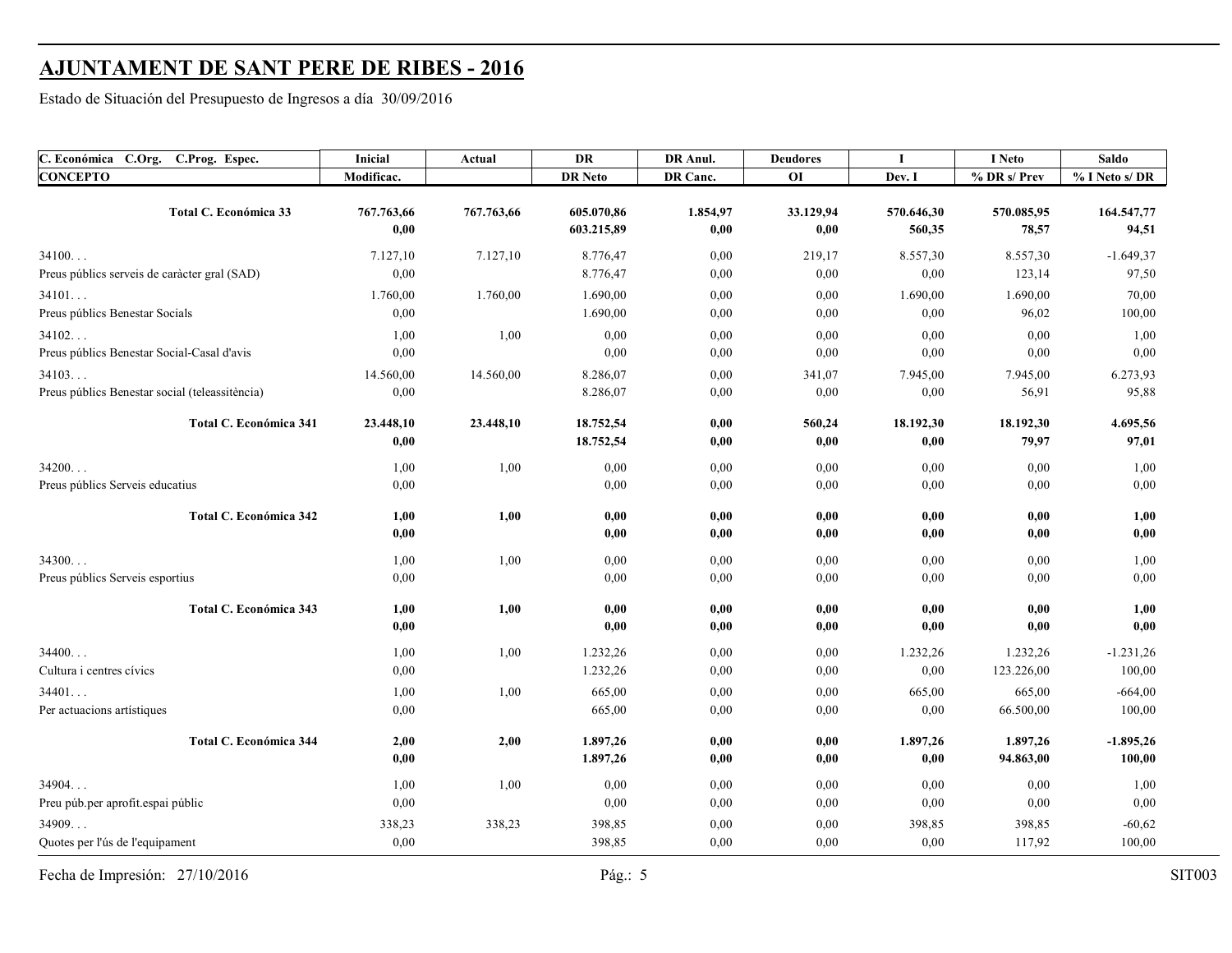| C. Económica C.Org. C.Prog. Espec.                | Inicial    | Actual    | <b>DR</b>      | DR Anul. | <b>Deudores</b> | 1         | <b>I</b> Neto | <b>Saldo</b>      |
|---------------------------------------------------|------------|-----------|----------------|----------|-----------------|-----------|---------------|-------------------|
| <b>CONCEPTO</b>                                   | Modificac. |           | <b>DR</b> Neto | DR Canc. | <b>OI</b>       | Dev. I    | % DR s/ Prev  | $\%$ I Neto s/ DR |
| 34912                                             | 1,00       | 1,00      | 4.784,00       | 0.00     | 0,00            | 4.784,00  | 4.784,00      | $-4.783,00$       |
| Preus públics fires i Agromercats                 | 0.00       |           | 4.784,00       | 0.00     | 0,00            | 0,00      | 478.400,00    | 100,00            |
| Total C. Económica 349                            | 340,23     | 340,23    | 5.182,85       | 0.00     | 0.00            | 5.182,85  | 5.182,85      | $-4.842,62$       |
|                                                   | 0,00       |           | 5.182,85       | 0,00     | 0,00            | 0,00      | 1.523,34      | 100,00            |
|                                                   |            |           |                |          |                 |           |               |                   |
| Total C. Económica 34                             | 23.792,33  | 23.792,33 | 25.832,65      | 0,00     | 560,24          | 25.272,41 | 25.272,41     | $-2.040,32$       |
|                                                   | 0,00       |           | 25.832,65      | 0,00     | 0,00            | 0,00      | 108,58        | 97,83             |
| 36000                                             | 6.371,00   | 6.371,00  | 6.696,00       | 0,00     | 537,00          | 6.159,00  | 6.159,00      | $-325,00$         |
| Venda de material inservible                      | 0,00       |           | 6.696,00       | 0,00     | 0,00            | 0,00      | 105,10        | 91,98             |
| Total C. Económica 360                            | 6.371,00   | 6.371,00  | 6.696,00       | 0,00     | 537,00          | 6.159,00  | 6.159,00      | $-325,00$         |
|                                                   | 0,00       |           | 6.696,00       | 0,00     | 0,00            | 0,00      | 105,10        | 91,98             |
|                                                   |            |           |                |          |                 |           |               |                   |
| Total C. Económica 36                             | 6.371,00   | 6.371,00  | 6.696,00       | 0,00     | 537,00          | 6.159,00  | 6.159,00      | $-325,00$         |
|                                                   | 0,00       |           | 6.696,00       | 0,00     | 0.00            | 0,00      | 105,10        | 91,98             |
| 38900                                             | 1,00       | 1,00      | 20.686,61      | 0.00     | 755,14          | 19.931,47 | 19.931,47     | $-20.685, 61$     |
| Reintegraments per Despeses                       | 0,00       |           | 20.686,61      | 0.00     | 0,00            | 0.00      | 2.068.661,00  | 96,35             |
| 38901                                             | 6.985,23   | 6.985,23  | 0,00           | 0,00     | 0,00            | 0.00      | 0,00          | 6.985,23          |
| Reintegraments per ús servei telefònic            | 0,00       |           | 0,00           | 0,00     | 0,00            | 0,00      | 0,00          | 0,00              |
| 38902                                             | 1,00       | 1,00      | 3.026,58       | 924,00   | 1.285,02        | 1.741,56  | 817,56        | $-2.101,58$       |
| Indemnitzacions per desperfectes i danys via púb. | 0,00       |           | 2.102,58       | 0.00     | 0.00            | 924,00    | 210.258,00    | 38,88             |
| 38904                                             | 1,00       | 1,00      | 131,90         | 0,00     | 0,00            | 131,90    | 131,90        | $-130,90$         |
| Pagaments indeguts d'exercicis anteriors          | 0,00       |           | 131,90         | 0,00     | 0,00            | 0,00      | 13.190,00     | 100,00            |
| Total C. Económica 389                            | 6.988,23   | 6.988,23  | 23.845,09      | 924,00   | 2.040,16        | 21.804,93 | 20.880,93     | $-15.932,86$      |
|                                                   | 0,00       |           | 22.921,09      | 0,00     | 0,00            | 924,00    | 328,00        | 91,10             |
| Total C. Económica 38                             | 6.988,23   | 6.988,23  | 23.845,09      | 924,00   | 2.040,16        | 21.804,93 | 20.880,93     | $-15.932,86$      |
|                                                   | 0,00       |           | 22.921,09      | 0,00     | 0,00            | 924,00    | 328,00        | 91,10             |
| 39100                                             | 1,00       | 1,00      | 600,00         | 0,00     | 0,00            | 600,00    | 600,00        | $-599,00$         |
| Sancions urbanístique i no tributàries            | 0,00       |           | 600,00         | 0,00     | 0,00            | 0,00      | 60.000,00     | 100,00            |
| 39110                                             | 46.129,17  | 46.129,17 | 5.053,50       | 119,38   | 4.575,96        | 358,16    | 358,16        | 41.195,05         |
| Sancions tributàries                              | 0,00       |           | 4.934,12       | 0,00     | 0,00            | 0,00      | 10,70         | 7,26              |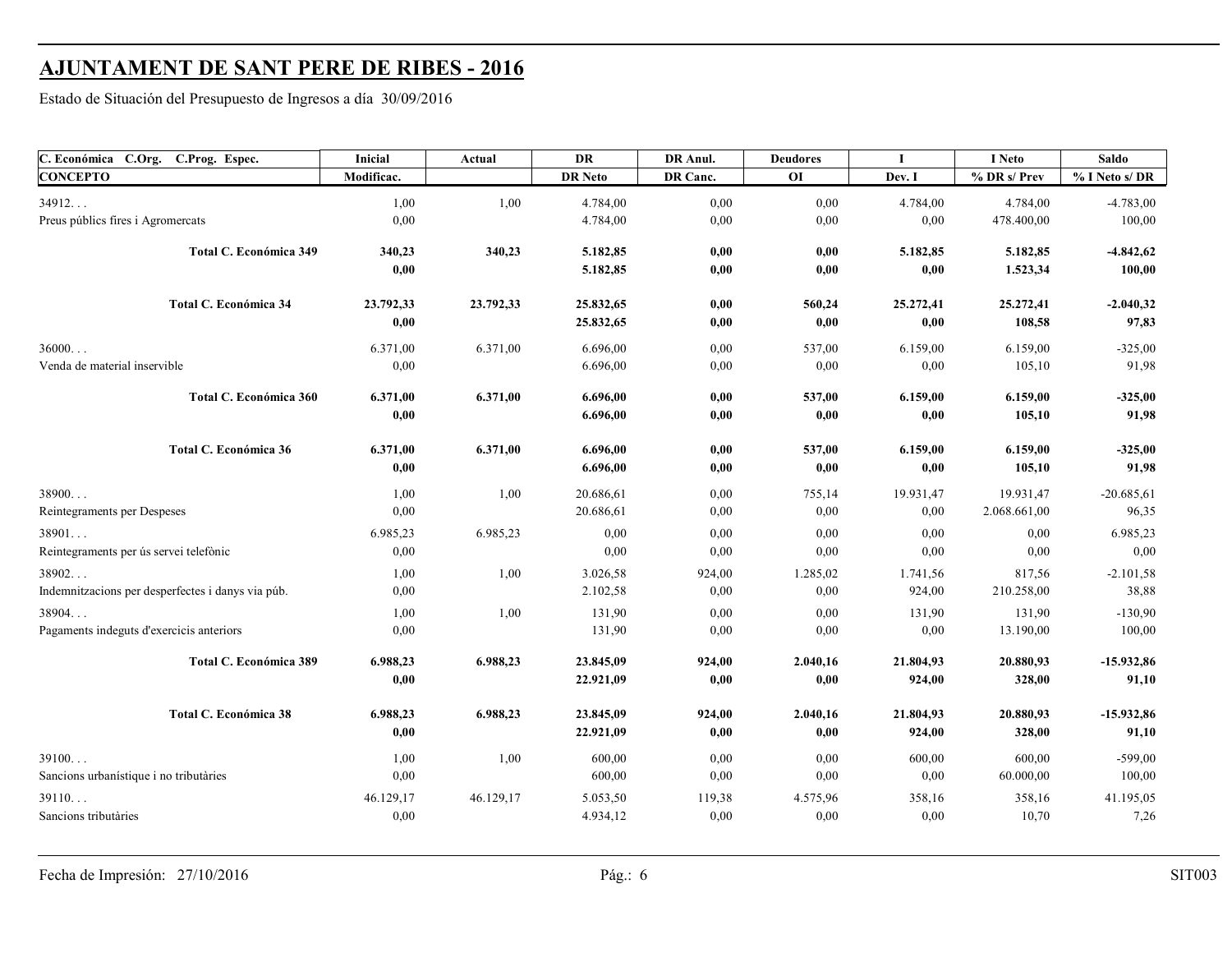| C. Económica C.Org. C.Prog. Espec.            | Inicial    | Actual     | <b>DR</b>      | DR Anul.   | <b>Deudores</b> | 1          | I Neto       | Saldo         |
|-----------------------------------------------|------------|------------|----------------|------------|-----------------|------------|--------------|---------------|
| <b>CONCEPTO</b>                               | Modificac. |            | <b>DR</b> Neto | DR Canc.   | OI              | Dev. I     | % DR s/ Prev | % I Neto s/DR |
| 39120                                         | 3.905,13   | 3.905,13   | 19.729,01      | 0.00       | 14.422,20       | 5.306,81   | 5.306,81     | $-15.823,88$  |
| Altres sancions (gossos, etc)                 | 0,00       |            | 19.729,01      | 0,00       | 0,00            | 0,00       | 505,21       | 26,90         |
| 39190                                         | 390.750,00 | 390.750,00 | 381.677,73     | 113.650,00 | 154.654,79      | 113.372,94 | 113.372,94   | 122.722,27    |
| Multes                                        | 0,00       |            | 268.027,73     | 0,00       | 0,00            | 0,00       | 68,59        | 42,30         |
| Total C. Económica 391                        | 440.785,30 | 440.785,30 | 407.060,24     | 113.769,38 | 173.652,95      | 119.637,91 | 119.637,91   | 147.494,44    |
|                                               | 0,00       |            | 293.290,86     | 0,00       | 0,00            | 0,00       | 66,54        | 40,79         |
| 39200                                         | 1.542,78   | 1.542,78   | 4.597,00       | 0,00       | 2.948,49        | 1.648,51   | 1.648,51     | $-3.054,22$   |
| Recàrrec d'extemporaneïtat                    | 0,00       |            | 4.597,00       | 0,00       | 0,00            | 0,00       | 297,97       | 35,86         |
| 39210                                         | 23.816,39  | 23.816,39  | 14.363,98      | 0,00       | 0,00            | 14.363,98  | 14.363,98    | 9.452,41      |
| Recàrrecs Multes                              | 0,00       |            | 14.363,98      | 0,00       | 0,00            | 0,00       | 60,31        | 100,00        |
| 39211                                         | 202.301,97 | 202.301,97 | 198.753,01     | 0,00       | 20.897,54       | 177.855,47 | 177.855,47   | 3.548,96      |
| Recàrrec de constrenyiment                    | 0,00       |            | 198.753,01     | 0,00       | 0,00            | 0,00       | 98,25        | 89,49         |
| <b>Total C. Económica 392</b>                 | 227.661,14 | 227.661,14 | 217.713,99     | 0,00       | 23.846,03       | 193.867,96 | 193.867,96   | 9.947,15      |
|                                               | 0,00       |            | 217.713,99     | 0,00       | 0,00            | 0,00       | 95,63        | 89,05         |
| 39300                                         | 108.227,17 | 108.227,17 | 131.710,70     | 2,34       | 19.802,49       | 111.908,21 | 111.905,87   | $-23.481,19$  |
| Interessos de demora                          | 0,00       |            | 131.708,36     | 0,00       | 0,00            | 2,34       | 121,70       | 84,96         |
| Total C. Económica 393                        | 108.227,17 | 108.227,17 | 131.710,70     | 2,34       | 19.802,49       | 111.908,21 | 111.905,87   | $-23.481,19$  |
|                                               | 0,00       |            | 131.708,36     | 0,00       | 0,00            | 2,34       | 121,70       | 84,96         |
| 39613                                         | 0,00       | 0,00       | 1.702,37       | 0,00       | 1.702,37        | 0,00       | 0,00         | $-1.702,37$   |
| <b>QQUU</b> Minivilles                        | 0,00       |            | 1.702,37       | 0,00       | 0,00            | 0,00       | 0,00         | 0,00          |
| 39620                                         | 1,00       | 1,00       | 0,00           | 0,00       | 0,00            | 0,00       | 0,00         | 1,00          |
| Indemnitzacions derivades de reparcel·lacions | 0,00       |            | 0,00           | 0,00       | 0,00            | 0,00       | 0,00         | 0,00          |
| Total C. Económica 396                        | 1,00       | 1,00       | 1.702,37       | 0,00       | 1.702,37        | 0,00       | 0.00         | $-1.701,37$   |
|                                               | 0,00       |            | 1.702,37       | 0,00       | 0,00            | 0,00       | 170.237,00   | 0,00          |
| 39800                                         | 1,00       | 1,00       | 0,00           | 0,00       | 0,00            | 0,00       | 0,00         | 1,00          |
| Indemnitzacions per assegurances              | 0,00       |            | 0,00           | 0,00       | 0,00            | 0,00       | 0,00         | 0,00          |
| Total C. Económica 398                        | 1,00       | 1,00       | 0,00           | 0,00       | 0,00            | 0,00       | 0,00         | 1,00          |
|                                               | 0,00       |            | 0,00           | 0,00       | 0,00            | 0,00       | 0,00         | 0,00          |
| 39901                                         | 1,00       | 1,00       | 234,01         | 0,00       | 0,00            | 234,01     | 234,01       | $-233,01$     |
| Imprevistos                                   | 0.00       |            | 234,01         | 0.00       | 0,00            | 0.00       | 23.401,00    | 100,00        |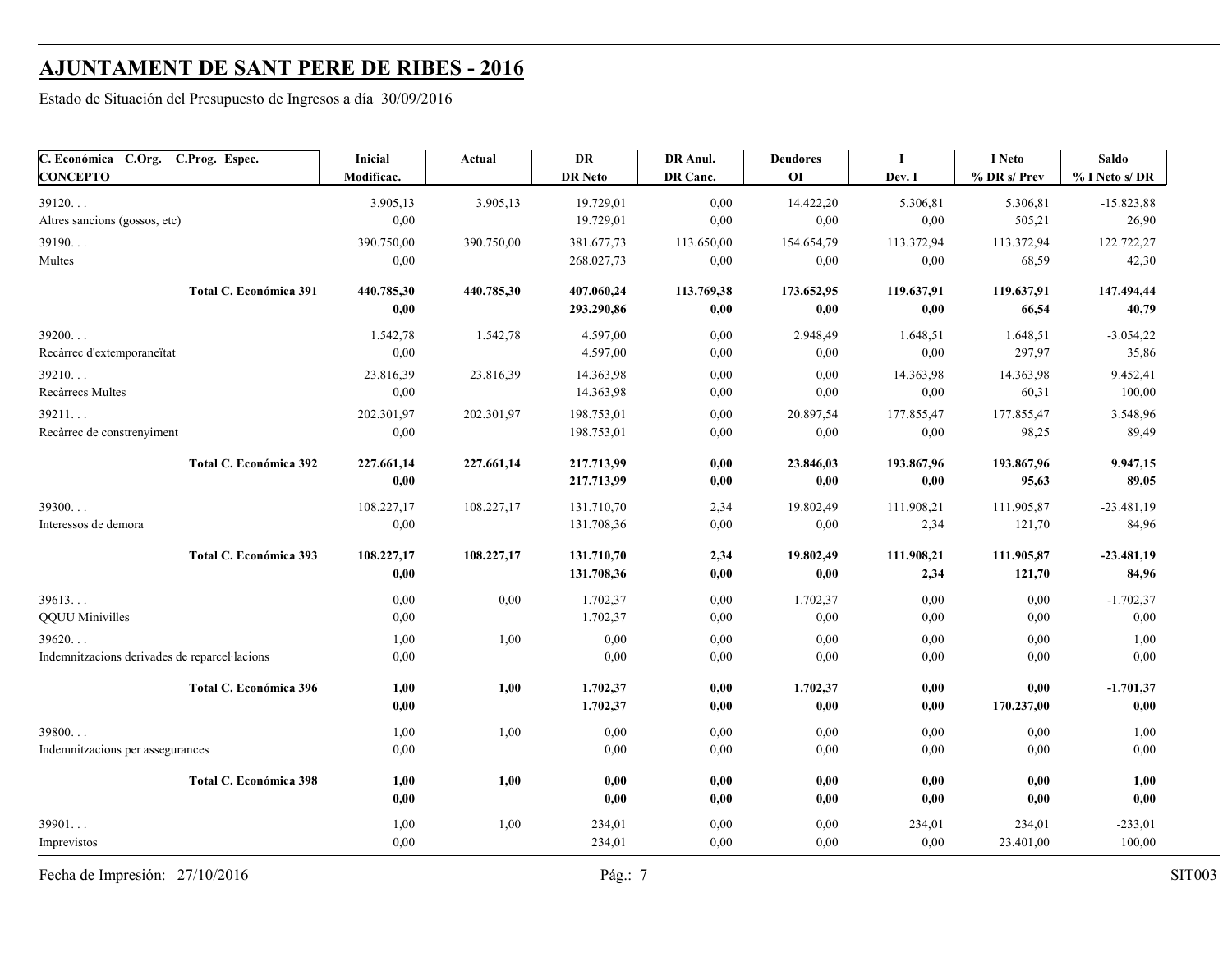| C. Económica C.Org. C.Prog. Espec.   | Inicial    | Actual     | <b>DR</b>      | DR Anul.   | <b>Deudores</b> | 1          | I Neto       | Saldo         |
|--------------------------------------|------------|------------|----------------|------------|-----------------|------------|--------------|---------------|
| <b>CONCEPTO</b>                      | Modificac. |            | <b>DR</b> Neto | DR Canc.   | <b>OI</b>       | Dev. I     | % DR s/ Prev | % I Neto s/DR |
| 39902                                | 1,00       | 1,00       | 959,14         | 0,00       | 0,00            | 959,14     | 959,14       | $-958,14$     |
| Ingressos d'anuncis                  | 0,00       |            | 959,14         | 0,00       | 0,00            | 0,00       | 95.914,00    | 100,00        |
| 39903                                | 1,00       | 1,00       | 2.865,99       | 0,00       | 0,00            | 2.865,99   | 2.865,99     | $-2.864,99$   |
| Altres ingressos diversos            | 0,00       |            | 2.865,99       | 0,00       | 0,00            | 0,00       | 286.599,00   | 100,00        |
| 39904                                | 1,00       | 1,00       | 127,62         | 0,00       | 0,00            | 127,62     | 127,62       | $-126,62$     |
| Execucions subsidiàries              | 0,00       |            | 127,62         | 0,00       | 0,00            | 0,00       | 12.762,00    | 100,00        |
| 39905                                | 1,00       | 1,00       | 2.802,72       | 0,00       | 0,00            | 2.802,72   | 2.802,72     | $-2.801,72$   |
| Ingressos exercicis anteriors        | 0,00       |            | 2.802,72       | 0,00       | 0,00            | 0,00       | 280.272,00   | 100,00        |
| 39906                                | 1,00       | 1,00       | 0,00           | 0,00       | 0,00            | 0,00       | 0,00         | 1,00          |
| Publicacions                         | 0,00       |            | 0,00           | 0,00       | 0,00            | 0,00       | 0,00         | 0,00          |
| 39907                                | 1,00       | 1,00       | 0,00           | 0,00       | 0,00            | 0,00       | 0,00         | 1,00          |
| Impressos                            | 0,00       |            | 0,00           | 0,00       | 0,00            | 0,00       | 0,00         | 0,00          |
| 39908                                | 1,00       | 1,00       | 0,00           | 0,00       | 0,00            | 0,00       | 0,00         | 1,00          |
| Consums concessionaris               | 0,00       |            | 0,00           | 0,00       | 0,00            | 0,00       | 0,00         | 0,00          |
| 39920                                | 1,00       | 1,00       | 0,00           | 0,00       | 0,00            | 0,00       | 0,00         | 1,00          |
| Ingressos d'anuncis Serveis Grals    | 0,00       |            | 0,00           | 0,00       | 0,00            | 0,00       | 0,00         | 0,00          |
| 39921                                | 1,00       | 1,00       | 0,00           | 0,00       | 0,00            | 0,00       | 0,00         | 1,00          |
| Ingressos d'anuncis Urbanisme        | 0,00       |            | 0,00           | 0,00       | 0,00            | 0,00       | 0,00         | 0,00          |
| 39922                                | 1,00       | 1,00       | 803,20         | 0,00       | 0,00            | 803,20     | 803,20       | $-802,20$     |
| Ingressos d'anuncis BS Roquetes      | 0,00       |            | 803,20         | 0,00       | 0,00            | 0,00       | 80.320,00    | 100,00        |
| 39924                                | 1,00       | 1,00       | 0,00           | 0,00       | 0,00            | 0,00       | 0.00         | 1,00          |
| Ingressos d'anuncis esports Ribes    | 0,00       |            | 0,00           | 0,00       | 0,00            | 0,00       | 0,00         | 0,00          |
| 39925                                | 1,00       | 1,00       | 0,00           | 0,00       | 0,00            | 0,00       | 0,00         | 1,00          |
| Ingressos d'anuncis esports Roquetes | 0,00       |            | 0,00           | 0,00       | 0,00            | 0,00       | 0,00         | 0,00          |
| 39927                                | 1,00       | 1,00       | 0,00           | 0,00       | 0,00            | 0,00       | 0,00         | 1,00          |
| Ingressos d'anuncis cultura Roquetes | 0,00       |            | 0,00           | 0,00       | 0,00            | 0,00       | 0.00         | 0,00          |
| Total C. Económica 399               | 14,00      | 14,00      | 7.792,68       | 0,00       | 0,00            | 7.792,68   | 7.792,68     | $-7.778,68$   |
|                                      | 0,00       |            | 7.792,68       | 0,00       | 0,00            | 0,00       | 55.662,00    | 100,00        |
| Total C. Económica 39                | 776.689,61 | 776.689,61 | 765.979,98     | 113.771,72 | 219.003,84      | 433.206,76 | 433.204,42   | 124.481,35    |
|                                      | 0,00       |            | 652.208,26     | 0,00       | 0,00            | 2,34       | 83,97        | 66,42         |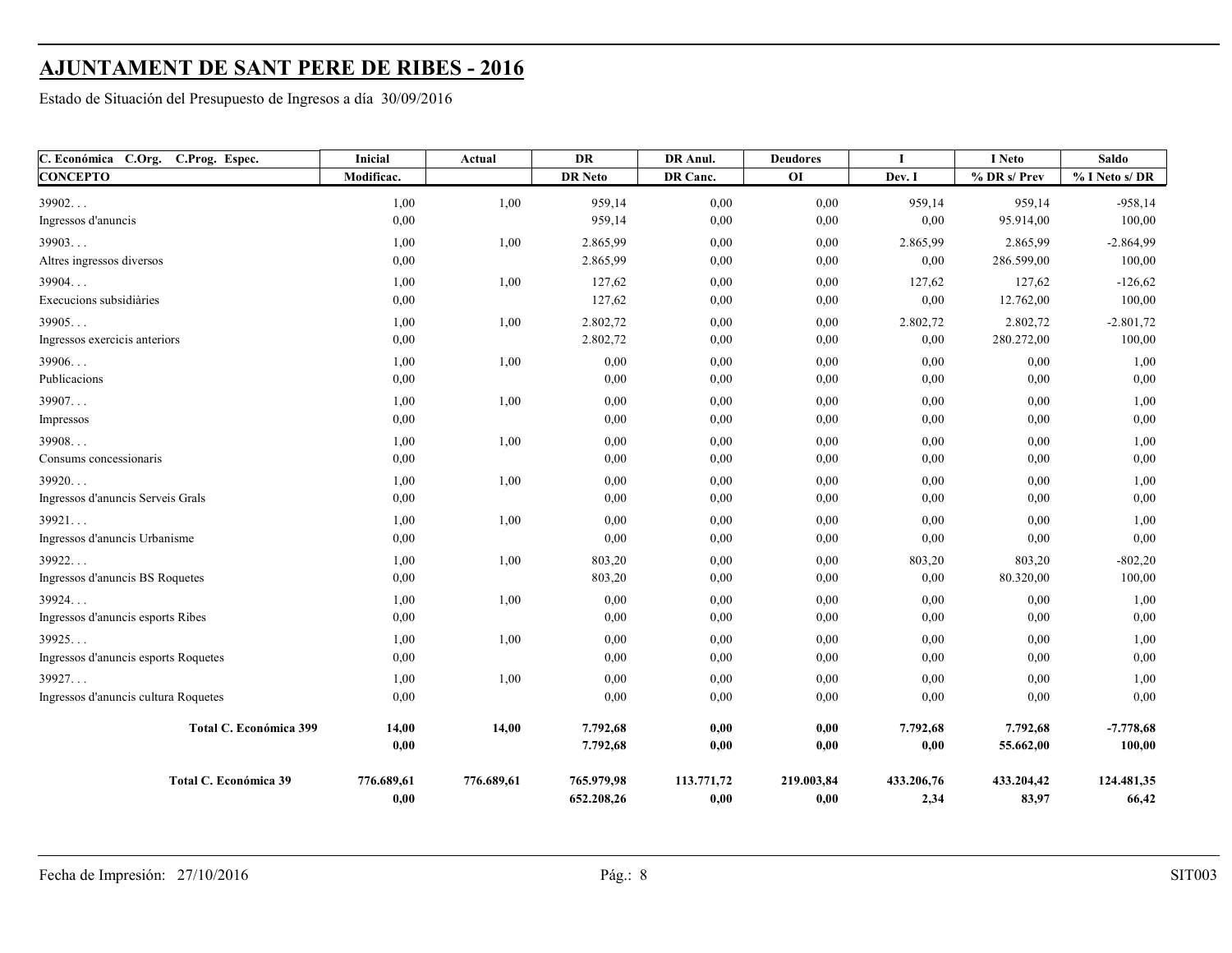| C. Económica C.Org. C.Prog. Espec.                 | Inicial              | Actual       | <b>DR</b>                    | DR Anul.           | <b>Deudores</b>    | I                          | I Neto                | Saldo                |
|----------------------------------------------------|----------------------|--------------|------------------------------|--------------------|--------------------|----------------------------|-----------------------|----------------------|
| <b>CONCEPTO</b>                                    | Modificac.           |              | <b>DR</b> Neto               | DR Canc.           | <b>OI</b>          | Dev. I                     | % DR s/ Prev          | % I Neto s/DR        |
| Total C. Económica 3                               | 3.737.926,21<br>0,00 | 3.737.926,21 | 3.537.007,54<br>3.406.656,47 | 130.351,07<br>0,00 | 789.370,65<br>0,00 | 2.623.837,99<br>6.552,17   | 2.617.285,82<br>91,14 | 331.269,74<br>76,83  |
| 42000                                              | 4.998.425,14         | 4.998.425,14 | 4.812.697,22                 | 383.507,08         | 0,00               | 4.812.697,22               | 4.429.190,14          | 569.235,00           |
| Fons Nacional Cooperació Municipal                 | 0,00                 |              | 4.429.190,14                 | 0,00               | 0,00               | 383.507,08                 | 88,61                 | 100,00               |
| 42020                                              | 364.503,90           | 364.503,90   | 273.222,90                   | 0,00               | 0,00               | 273.222,90                 | 273.222,90            | 91.281,00            |
| Compensació IAE                                    | 0,00                 |              | 273.222,90                   | 0.00               | 0,00               | 0,00                       | 74,96                 | 100,00               |
| 42090                                              | 0,00                 | 0.00         | 383,22                       | 0.00               | 0,00               | 383,22                     | 383,22                | $-383,22$            |
| Altres Subvencions Finalistes                      | 0,00                 |              | 383,22                       | 0,00               | 0,00               | 0.00                       | 0.00                  | 100,00               |
| Total C. Económica 420                             | 5.362.929,04<br>0,00 | 5.362.929,04 | 5.086.303,34<br>4.702.796,26 | 383.507,08<br>0,00 | 0,00<br>0,00       | 5.086.303,34<br>383.507,08 | 4.702.796,26<br>87,69 | 660.132,78<br>100,00 |
| <b>Total C. Económica 42</b>                       | 5.362.929,04<br>0,00 | 5.362.929,04 | 5.086.303,34<br>4.702.796,26 | 383.507,08<br>0,00 | 0,00<br>0,00       | 5.086.303,34<br>383.507,08 | 4.702.796,26<br>87,69 | 660.132,78<br>100,00 |
| 45000                                              | 320.578,16           | 320.578,16   | 0,00                         | 0,00               | 0,00               | 0.00                       | 0,00                  | 320.578,16           |
| Participació fons català de coop. Mpal             | 0.00                 |              | 0.00                         | 0,00               | 0,00               | 0.00                       | 0.00                  | 0,00                 |
| 45001                                              | 1,00                 | 1,00         | 0.00                         | 0,00               | 0,00               | 0.00                       | 0,00                  | 1,00                 |
| Particip.fons català de coop. Mpal. Supramunicipal | 0,00                 |              | 0,00                         | 0,00               | 0,00               | 0,00                       | 0,00                  | 0,00                 |
| 45002                                              | 1,00                 | 1,00         | 290.283,32                   | 0,00               | 0,00               | 290.283,32                 | 290.283,32            | -290.282,32          |
| Transf CCAA Serv social i polítiques d'igualtat    | 0.00                 |              | 290.283,32                   | 0.00               | 0,00               | 0.00                       | 29.028.332,00         | 100,00               |
| 45004                                              | 1,00                 | 1,00         | 0,00                         | 0,00               | 0,00               | 0.00                       | 0.00                  | 1,00                 |
| Transf CCAA Serv social i polít d'igualtat Home-Do | 0,00                 |              | 0,00                         | 0,00               | 0,00               | 0,00                       | 0,00                  | 0,00                 |
| 45005                                              | 1,00                 | 1,00         | 0,00                         | 0.00               | 0,00               | 0,00                       | 0,00                  | 1,00                 |
| DASC Seervei de Centre Obert Generalitat           | 0,00                 |              | 0,00                         | 0,00               | 0,00               | 0,00                       | 0,00                  | 0,00                 |
| 45010                                              | 1.563,39             | 1.563,39     | 2.021,93                     | 0,00               | 0,00               | 2.021,93                   | 2.021,93              | $-458,54$            |
| Participació impost turístic Generalitat           | 0,00                 |              | 2.021,93                     | 0,00               | 0,00               | 0,00                       | 129,33                | 100,00               |
| 45030                                              | 1,00                 | 3.001,00     | 41.800,00                    | 31.706,28          | 0,00               | 41.800,00                  | 10.093,72             | $-7.092,72$          |
| Transf. CCAA Educació                              | 3.000,00             |              | 10.093,72                    | 0.00               | 0,00               | 31.706,28                  | 336,35                | 100,00               |
| 45033                                              | 1,00                 | 1,00         | 0,00                         | 0,00               | 0,00               | 0,00                       | 0,00                  | 1,00                 |
| Transf. CCAA Treball (SEFED)                       | 0.00                 |              | 0.00                         | 0,00               | 0,00               | 0.00                       | 0,00                  | 0,00                 |
| 45050                                              | 1,00                 | 1,00         | 0,00                         | 0,00               | 0,00               | 0,00                       | 0,00                  | 1,00                 |
| Transf. CCAA convenis d'ocupació i desenv. local   | 0,00                 |              | 0,00                         | 0,00               | 0,00               | 0,00                       | 0,00                  | 0,00                 |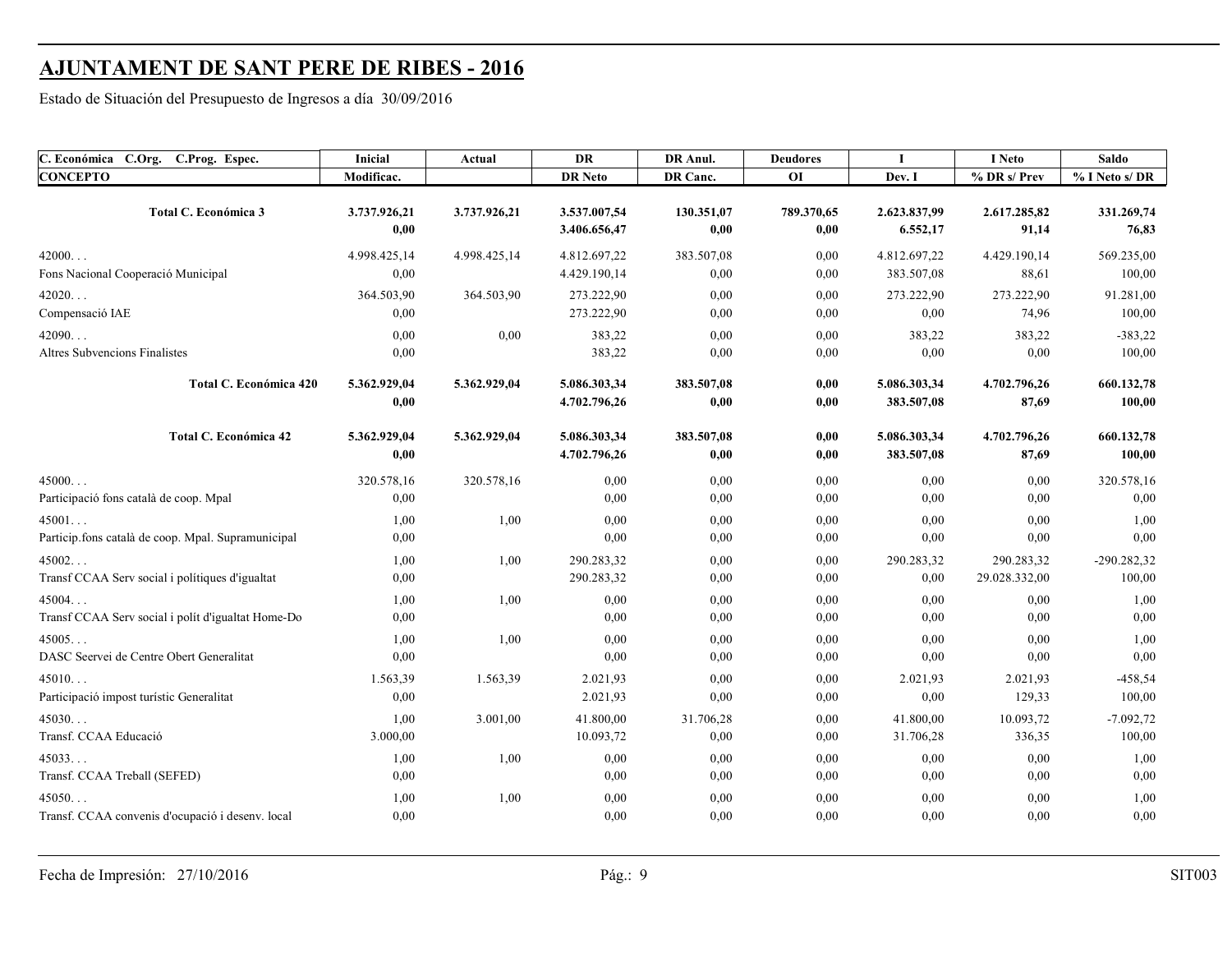Estado de Situación del Presupuesto de Ingresos a día  $30/09/2016$ 

| C. Económica C.Org. C.Prog. Espec.                | Inicial      | Actual     | DR             | DR Anul.     | <b>Deudores</b> | 1            | I Neto       | <b>Saldo</b>  |
|---------------------------------------------------|--------------|------------|----------------|--------------|-----------------|--------------|--------------|---------------|
| <b>CONCEPTO</b>                                   | Modificac.   |            | <b>DR</b> Neto | DR Canc.     | OI              | Dev. I       | % DR s/ Prev | % I Neto s/DR |
| 45051                                             | 1,00         | 56.051,00  | 133.623,95     | 0,00         | 0,00            | 133.623,95   | 133.623,95   | $-77.572.95$  |
| Transf. CCAA Ocupació                             | 56.050,00    |            | 133.623,95     | 0,00         | 0,00            | 0.00         | 238,40       | 100,00        |
| 45052                                             | 1,00         | 1,00       | 0,00           | 0,00         | 0,00            | 0,00         | 0,00         | 1,00          |
| Transf. CCAA Promoció econòmica                   | 0,00         |            | 0,00           | 0,00         | 0,00            | 0,00         | 0,00         | 0,00          |
| 45053                                             | 1,00         | 1,00       | 0,00           | 0,00         | 0,00            | 0.00         | 0,00         | 1,00          |
| Transf. CCAA SOC Projecte Casa d'Oficis @propem-n | 0,00         |            | 0,00           | 0,00         | 0,00            | 0,00         | 0,00         | 0,00          |
| 45060                                             | 1,00         | 1,00       | 0,00           | 0,00         | 0,00            | 0.00         | 0,00         | 1,00          |
| Transf. CCAA Altres subvencions finalistes        | 0,00         |            | 0,00           | 0,00         | 0,00            | 0.00         | 0,00         | 0.00          |
| 45061                                             | 1,00         | 1,00       | 0,00           | 0,00         | 0,00            | 0,00         | 0,00         | 1,00          |
| Transf. CCAA Cultura                              | 0,00         |            | 0,00           | 0,00         | 0,00            | 0.00         | 0,00         | 0.00          |
| 45062                                             | 1,00         | 1,00       | 0,00           | 0,00         | 0,00            | 0,00         | 0,00         | 1,00          |
| Transf. CCAA Medi Ambient                         | 0,00         |            | 0,00           | 0,00         | 0,00            | 0,00         | 0,00         | 0,00          |
| 45063                                             | 1,00         | 1,00       | 0,00           | 0,00         | 0,00            | 0.00         | 0,00         | 1,00          |
| Transf. CCAA Esports                              | 0,00         |            | 0,00           | 0,00         | 0,00            | 0,00         | 0,00         | 0,00          |
| 45064                                             | 1,00         | 1,00       | 0,00           | 0,00         | 0,00            | 0.00         | 0,00         | 1,00          |
| Transf. CCAA Joventut                             | 0,00         |            | 0,00           | 0,00         | 0,00            | 0,00         | 0,00         | 0,00          |
| 45065                                             | 1,00         | 1,00       | 0,00           | 0,00         | 0,00            | 0.00         | 0,00         | 1,00          |
| Transf. CCAA Governació                           | 0,00         |            | 0,00           | 0,00         | 0,00            | 0.00         | 0,00         | 0.00          |
| 45081<br>Transf. CCAA Justicia                    | 1,00         | 1,00       | 0,00           | 0,00         | 0,00            | 0,00         | 0,00         | 1,00          |
|                                                   | 0,00         |            | 0,00           | 0,00         | 0,00            | 0.00         | 0,00         | 0,00          |
| 45082<br>Transf. CCAA Jutjat de pau               | 1,00<br>0,00 | 1,00       | 0,00<br>0,00   | 0,00<br>0,00 | 0,00<br>0,00    | 0,00<br>0,00 | 0,00<br>0,00 | 1,00<br>0,00  |
|                                                   |              |            |                |              |                 |              |              |               |
| 45083<br>Transf. corrents per despeses electorals | 1,00<br>0,00 | 1,00       | 0,00<br>0,00   | 0,00<br>0,00 | 0,00<br>0,00    | 0.00<br>0,00 | 0,00<br>0,00 | 1,00<br>0,00  |
|                                                   |              |            |                |              |                 |              |              |               |
| Total C. Económica 450                            | 322.160,55   | 381.210,55 | 467.729,20     | 31.706,28    | 0,00            | 467.729,20   | 436.022,92   | $-54.812,37$  |
|                                                   | 59.050,00    |            | 436.022,92     | 0,00         | 0,00            | 31.706,28    | 114,38       | 100,00        |
| Total C. Económica 45                             | 322.160,55   | 381.210,55 | 467.729,20     | 31.706,28    | 0,00            | 467.729,20   | 436.022,92   | $-54.812,37$  |
|                                                   | 59.050,00    |            | 436.022,92     | 0,00         | 0,00            | 31.706,28    | 114,38       | 100,00        |
| 46100                                             | 1,00         | 70.121,21  | 181.393,53     | 0,00         | 0,00            | 181.393,53   | 181.393,53   | $-111.272.32$ |
| Transf. Diputacions, consells Benestar Social     | 70.120,21    |            | 181.393,53     | 0,00         | 0,00            | 0,00         | 258,69       | 100,00        |
| 46101                                             | 1,00         | 5.001,00   | 5.000,00       | 0,00         | 0,00            | 5.000,00     | 5.000,00     | 1,00          |
| Transf. Diputacions, consells Cultura             | 5.000,00     |            | 5.000,00       | 0,00         | 0.00            | 0,00         | 99,98        | 100,00        |

Fecha de Impresión: 27/10/2016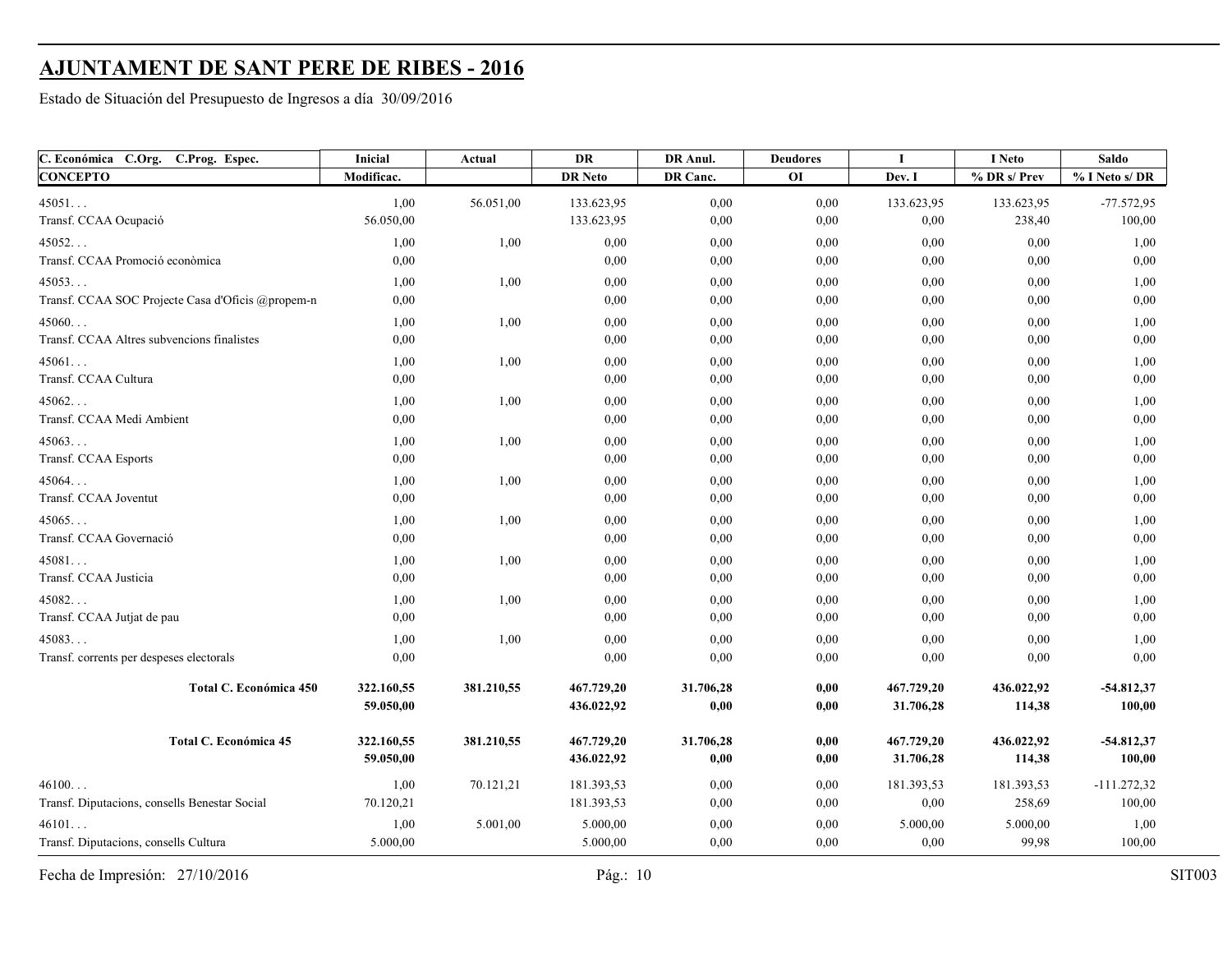| C. Económica C.Org. C.Prog. Espec.                 | Inicial    | Actual     | DR             | DR Anul. | <b>Deudores</b> | 1          | I Neto       | <b>Saldo</b>   |
|----------------------------------------------------|------------|------------|----------------|----------|-----------------|------------|--------------|----------------|
| <b>CONCEPTO</b>                                    | Modificac. |            | <b>DR</b> Neto | DR Canc. | $O$ I           | Dev. I     | % DR s/ Prev | % I Neto s/ DR |
| 46102                                              | 1,00       | 1,00       | 8.351,00       | 0,00     | 0,00            | 8.351,00   | 8.351,00     | $-8.350,00$    |
| Transf. Diputacions, consells Esports              | 0,00       |            | 8.351,00       | 0,00     | 0,00            | 0.00       | 835.100,00   | 100,00         |
| 46103                                              | 1,00       | 1,00       | 0,00           | 0,00     | 0,00            | 0.00       | 0.00         | 1,00           |
| Transf. Diputacions, consells Medi Ambient         | 0.00       |            | 0,00           | 0,00     | 0,00            | 0.00       | 0,00         | 0,00           |
| 46104                                              | 1,00       | 5.001,00   | 332.707,02     | 0,00     | 0,00            | 332.707,02 | 332.707,02   | $-327.706,02$  |
| Transf. Diputacions, consells Formació             | 5.000,00   |            | 332.707,02     | 0,00     | 0,00            | 0,00       | 6.652,81     | 100,00         |
| 46105                                              | 1,00       | 13.715,59  | 14.696,59      | 0,00     | 0,00            | 14.696,59  | 14.696,59    | $-981,00$      |
| Transf. Diputacions, consells Promoció Económica   | 13.714,59  |            | 14.696,59      | 0,00     | 0,00            | 0,00       | 107,15       | 100,00         |
| 46106                                              | 1,00       | 21.001,00  | 10.680,00      | 0,00     | 0,00            | 10.680,00  | 10.680,00    | 10.321,00      |
| T Diput Cansells Cooper i ajuda al desenvolup      | 21.000,00  |            | 10.680,00      | 0,00     | 0,00            | 0,00       | 50,85        | 100,00         |
| 46107                                              | 1,00       | 314.167,48 | 228.335,76     | 0,00     | 0,00            | 228.335,76 | 228.335,76   | 85.831,72      |
| Transferènc corrents Diputació, Cons - Ocupació    | 314.166,48 |            | 228.335,76     | 0,00     | 0,00            | 0.00       | 72,68        | 100,00         |
| 46108                                              | 1,00       | 5.788,82   | 5.757,55       | 0,00     | 0,00            | 5.757,55   | 5.757,55     | 31,27          |
| Tansf Diputacions consells Igualtat i ciutadania   | 5.787,82   |            | 5.757,55       | 0,00     | 0,00            | 0,00       | 99,46        | 100,00         |
| 46109                                              | 1,00       | 1,00       | 16.022,00      | 0,00     | 0,00            | 16.022,00  | 16.022,00    | $-16.021,00$   |
| Transf. Diputacions Consums (Omic)                 | 0,00       |            | 16.022,00      | 0,00     | 0,00            | 0.00       | 1.602.200,00 | 100,00         |
| 46110                                              | 1,00       | 23.406,01  | 25.415,54      | 0,00     | 0,00            | 25.415,54  | 25.415,54    | $-2.009,53$    |
| Transferències Diputació Sanitat i Salut           | 23.405,01  |            | 25.415,54      | 0,00     | 0,00            | 0.00       | 108,59       | 100,00         |
| 46111                                              | 1,00       | 1,00       | 14.250,00      | 0,00     | 0,00            | 14.250,00  | 14.250,00    | $-14.249,00$   |
| Transferències Diputació Mediació                  | 0,00       |            | 14.250,00      | 0,00     | 0,00            | 0,00       | 1.425.000,00 | 100,00         |
| 46112                                              | 0,00       | 10.699,41  | 10.643,45      | 0,00     | 0,00            | 10.643,45  | 10.643,45    | 55,96          |
| Transferències Diputació Diversitat                | 10.699,41  |            | 10.643,45      | 0,00     | 0,00            | 0,00       | 99,48        | 100,00         |
| 46113                                              | 0,00       | 9.513,77   | 9.464,00       | 0.00     | 0,00            | 9.464,00   | 9.464,00     | 49,77          |
| Transferències Diputació Joventut                  | 9.513,77   |            | 9.464,00       | 0,00     | 0,00            | 0,00       | 99,48        | 100,00         |
| 46190                                              | 1,00       | 1,00       | 0,00           | 0,00     | 0,00            | 0.00       | 0,00         | 1,00           |
| Trans Diputacions consells Altres Subv. Finalistes | 0,00       |            | 0,00           | 0,00     | 0,00            | 0.00       | 0,00         | 0.00           |
| Total C. Económica 461                             | 13,00      | 478.420,29 | 862.716,44     | 0,00     | 0,00            | 862.716,44 | 862.716,44   | $-384.296,15$  |
|                                                    | 478.407,29 |            | 862.716,44     | 0,00     | 0,00            | 0,00       | 180,33       | 100,00         |
| 46500                                              | 1,00       | 1,00       | 0,00           | 0,00     | 0,00            | 0,00       | 0.00         | 1,00           |
| Trans.de comarques/Altres Subv. Finalistes         | 0,00       |            | 0,00           | 0,00     | 0,00            | 0,00       | 0,00         | 0.00           |
| Total C. Económica 465                             | 1,00       | 1,00       | 0,00           | 0,00     | 0,00            | 0,00       | 0,00         | 1,00           |
|                                                    | 0,00       |            | 0,00           | 0,00     | 0,00            | 0,00       | 0,00         | 0,00           |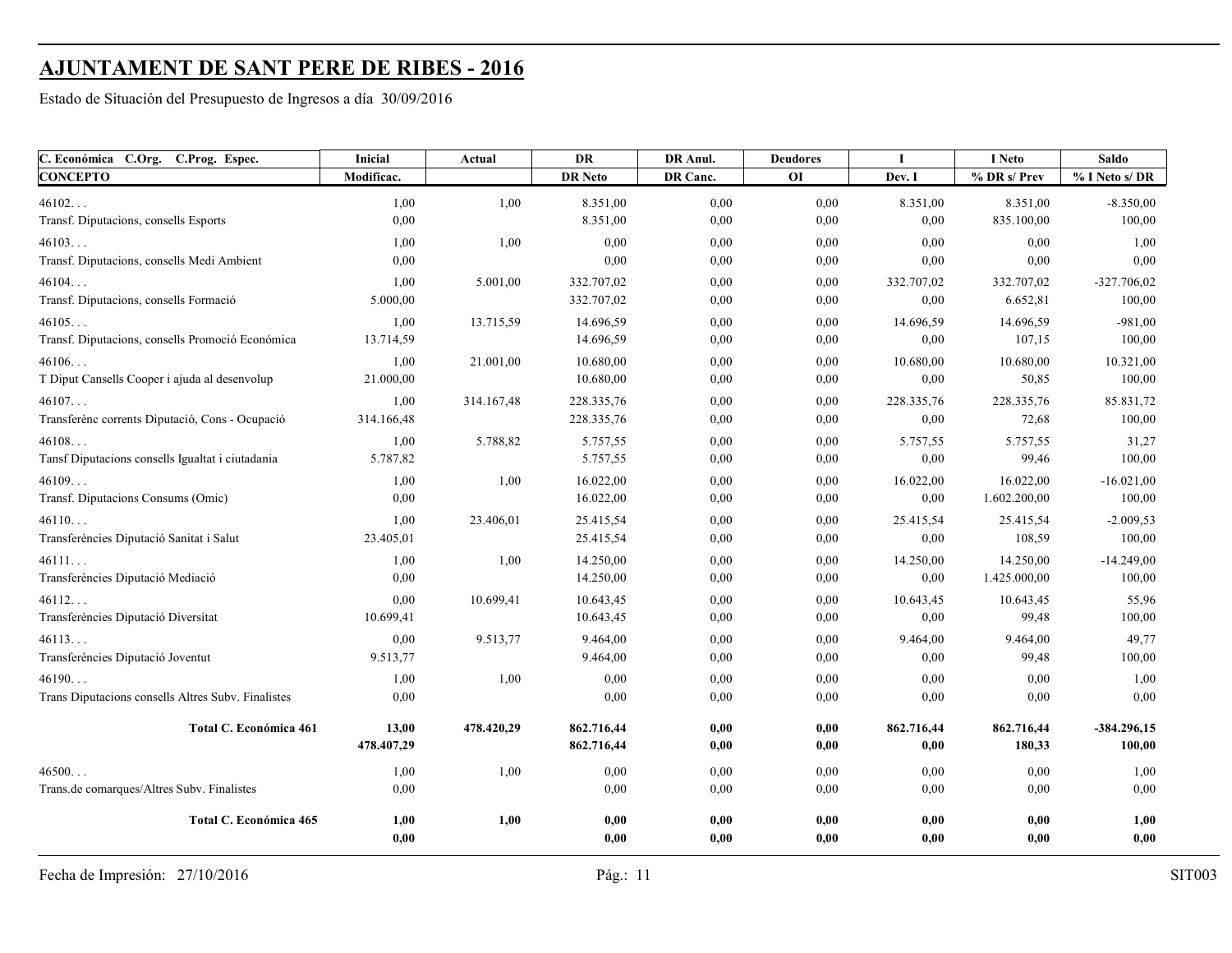| C. Económica C.Org. C.Prog. Espec.                 | Inicial      | Actual       | <b>DR</b>      | DR Anul.   | <b>Deudores</b> | 1            | I Neto       | Saldo         |
|----------------------------------------------------|--------------|--------------|----------------|------------|-----------------|--------------|--------------|---------------|
| <b>CONCEPTO</b>                                    | Modificac.   |              | <b>DR</b> Neto | DR Canc.   | $O$ I           | Dev. I       | % DR s/ Prev | % I Neto s/DR |
| 46600                                              | 0,00         | 0.00         | 0,00           | 0.00       | 0,00            | 0.00         | 0,00         | 0,00          |
| D'altres entitats que agrupen Municipis            | 0,00         |              | 0,00           | 0,00       | 0,00            | 0,00         | 0,00         | 0,00          |
|                                                    |              |              |                |            |                 |              |              |               |
| Total C. Económica 466                             | 0,00         | 0,00         | 0,00           | 0,00       | 0,00            | 0,00         | 0,00         | 0,00          |
|                                                    | 0,00         |              | 0,00           | 0,00       | 0,00            | 0,00         | 0,00         | 0,00          |
| 46700                                              | 0,00         | 16.875,00    | 0,00           | 0,00       | 0,00            | 0,00         | 0,00         | 16.875,00     |
| A Consorcis                                        | 16.875,00    |              | 0,00           | 0,00       | 0,00            | 0,00         | 0,00         | 0,00          |
| Total C. Económica 467                             | 0,00         | 16.875,00    | 0,00           | 0,00       | 0,00            | 0,00         | 0,00         | 16.875,00     |
|                                                    | 16.875,00    |              | 0,00           | 0,00       | 0,00            | 0,00         | 0,00         | 0,00          |
| Total C. Económica 46                              | 14,00        | 495.296,29   | 862.716,44     | 0,00       | 0,00            | 862.716,44   | 862.716,44   | $-367.420,15$ |
|                                                    | 495.282,29   |              | 862.716,44     | 0,00       | 0,00            | 0,00         | 174,18       | 100,00        |
| 47100                                              | 1,00         | 10.001,00    | 35.915,74      | 0.00       | 0,00            | 35.915,74    | 35.915,74    | $-25.914,74$  |
| D'empreses Privades                                | 10.000,00    |              | 35.915,74      | 0,00       | 0,00            | 0,00         | 359,12       | 100,00        |
| Total C. Económica 471                             | 1,00         | 10.001,00    | 35.915,74      | 0,00       | 0.00            | 35.915,74    | 35.915,74    | $-25.914,74$  |
|                                                    | 10.000,00    |              | 35.915,74      | 0,00       | 0,00            | 0,00         | 359,12       | 100,00        |
| <b>Total C. Económica 47</b>                       | 1,00         | 10.001,00    | 35.915,74      | 0,00       | 0,00            | 35.915,74    | 35.915,74    | $-25.914,74$  |
|                                                    | 10.000,00    |              | 35.915,74      | 0,00       | 0,00            | 0,00         | 359,12       | 100,00        |
| 48000                                              | 1,00         | 1,00         | 0,00           | 0,00       | 0,00            | 0,00         | 0,00         | 1,00          |
| Transf. families i institucions sense finalit lucr | 0.00         |              | 0,00           | 0,00       | 0,00            | 0,00         | 0.00         | 0,00          |
| Total C. Económica 480                             | 1,00         | 1,00         | 0,00           | 0,00       | 0,00            | 0,00         | 0,00         | 1,00          |
|                                                    | 0,00         |              | 0,00           | 0,00       | 0,00            | 0,00         | 0.00         | 0,00          |
| <b>Total C. Económica 48</b>                       | 1,00         | 1,00         | 0,00           | 0,00       | 0.00            | 0,00         | 0,00         | 1,00          |
|                                                    | 0,00         |              | 0,00           | 0.00       | 0,00            | 0,00         | 0,00         | 0,00          |
| Total C. Económica 4                               | 5.685.105,59 | 6.249.437,88 | 6.452.664,72   | 415.213,36 | 0,00            | 6.452.664,72 | 6.037.451,36 | 211.986,52    |
|                                                    | 564.332,29   |              | 6.037.451,36   | 0,00       | 0,00            | 415.213,36   | 96,61        | 100,00        |
| 51800                                              | 1,00         | 1,00         | 165,64         | 0.00       | 114,03          | 51,61        | 51,61        | $-164,64$     |
| Interessos préstecs personal                       | 0,00         |              | 165,64         | 0,00       | 0,00            | 0.00         | 16.564,00    | 31,16         |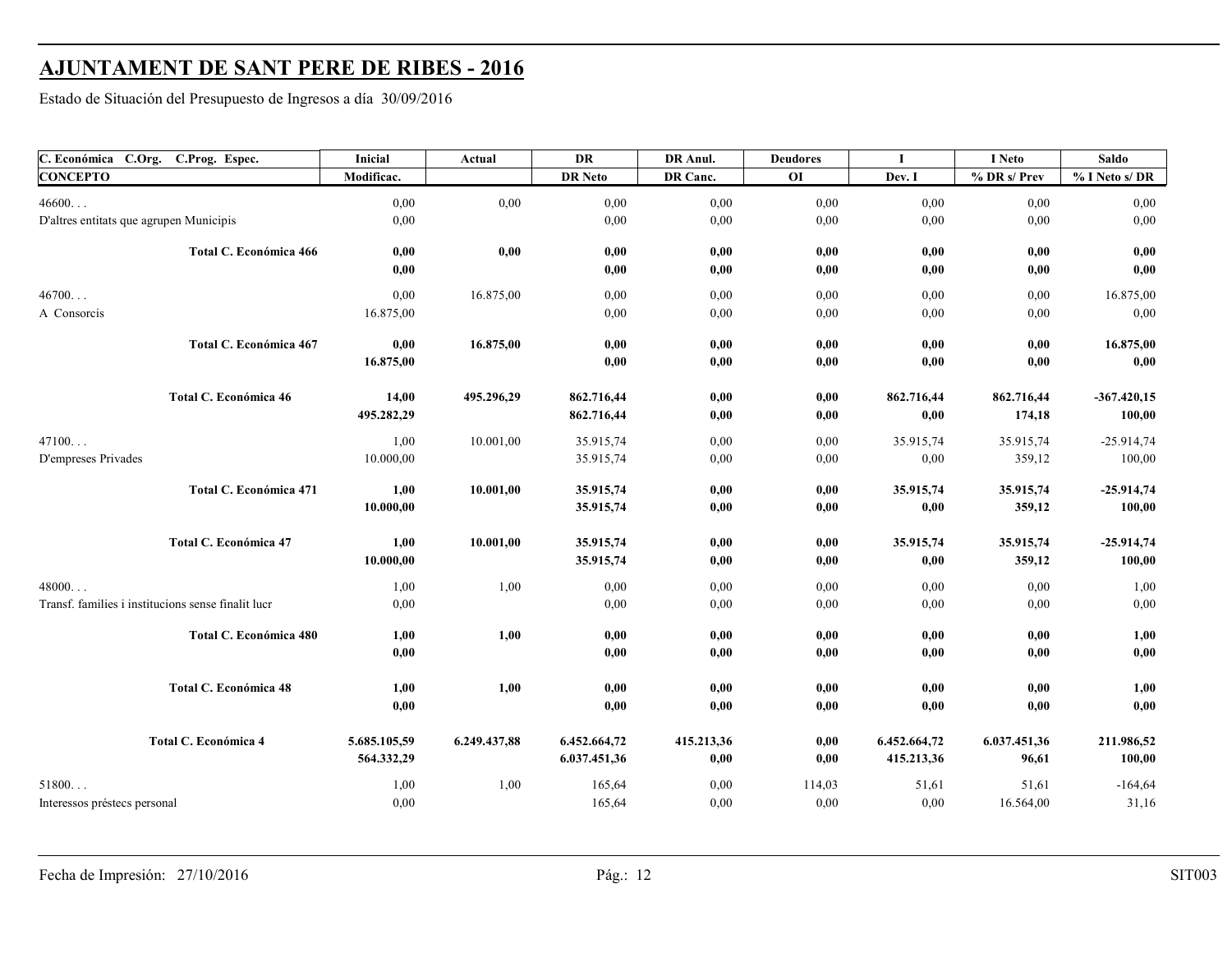| C. Económica C.Org. C.Prog. Espec.                        | Inicial           | Actual    | ${\bf D}{\bf R}$       | DR Anul.     | <b>Deudores</b>   | 1                 | I Neto              | <b>Saldo</b>           |
|-----------------------------------------------------------|-------------------|-----------|------------------------|--------------|-------------------|-------------------|---------------------|------------------------|
| <b>CONCEPTO</b>                                           | Modificac.        |           | <b>DR</b> Neto         | DR Canc.     | OI                | Dev. I            | % DR s/ Prev        | % I Neto s/DR          |
| Total C. Económica 518                                    | 1,00<br>0,00      | 1,00      | 165,64<br>165,64       | 0,00<br>0,00 | 114,03<br>0,00    | 51,61<br>0,00     | 51,61<br>16.564,00  | $-164,64$<br>31,16     |
| Total C. Económica 51                                     | 1,00<br>0,00      | 1,00      | 165,64<br>165,64       | 0,00<br>0,00 | 114,03<br>0,00    | 51,61<br>0,00     | 51,61<br>16.564,00  | $-164,64$<br>31,16     |
| 52000<br>En comptes de Bancs o Caixes d'Estalvi           | 77.000,00<br>0,00 | 77.000,00 | 94.900,68<br>94.900,68 | 0,00<br>0,00 | 0,00<br>0,00      | 94.900,68<br>0,00 | 94.900,68<br>123,25 | $-17.900,68$<br>100,00 |
| Total C. Económica 520                                    | 77.000,00<br>0.00 | 77.000,00 | 94.900,68<br>94.900,68 | 0,00<br>0.00 | 0,00<br>0.00      | 94.900,68<br>0,00 | 94.900,68<br>123,25 | $-17.900,68$<br>100,00 |
| <b>Total C. Económica 52</b>                              | 77.000,00<br>0,00 | 77.000,00 | 94.900,68<br>94.900,68 | 0,00<br>0,00 | 0.00<br>0.00      | 94.900,68<br>0,00 | 94.900,68<br>123,25 | $-17.900,68$<br>100,00 |
| 54100<br>Arrendaments - Vivendes                          | 0.00<br>0,00      | 0,00      | 51.516,59<br>51.516,59 | 0,00<br>0,00 | 8.287,27<br>0,00  | 43.229,32<br>0,00 | 43.229,32<br>0,00   | $-51.516,59$<br>83,91  |
| 54101<br>Arrendaments - Locals                            | 0,00<br>0,00      | 0,00      | 24.153,00<br>24.153,00 | 0,00<br>0,00 | 7.641,82<br>0,00  | 16.511,18<br>0,00 | 16.511,18<br>0,00   | $-24.153,00$<br>68,36  |
| 54102<br>Arrendaments - Parquings                         | 0,00<br>0,00      | 0,00      | 6.252,81<br>6.252,81   | 0,00<br>0,00 | 37,19<br>0,00     | 6.215,62<br>0,00  | 6.215,62<br>0,00    | $-6.252,81$<br>99,41   |
| 54103<br>Arrendaments - Despeses comunitat de propietaris | 0,00<br>0,00      | 0,00      | 5.911,09<br>5.911,09   | 0,00<br>0,00 | 1.292,76<br>0,00  | 0,00<br>0,00      | 0,00<br>0,00        | $-5.911,09$<br>0,00    |
| Total C. Económica 541                                    | 0,00<br>0,00      | 0,00      | 87.833,49<br>87.833,49 | 0.00<br>0,00 | 17.259,04<br>0,00 | 65.956,12<br>0,00 | 65.956,12<br>0,00   | $-87.833.49$<br>75,09  |
| 54200<br>Producte arrendament finques rústiques           | 1,00<br>0,00      | 1,00      | 845,00<br>845,00       | 0.00<br>0,00 | 0.00<br>0,00      | 845,00<br>0,00    | 845,00<br>84.500,00 | $-844,00$<br>100,00    |
| Total C. Económica 542                                    | 1,00<br>0,00      | 1,00      | 845,00<br>845,00       | 0,00<br>0,00 | 0,00<br>0,00      | 845,00<br>0,00    | 845,00<br>84.500,00 | $-844,00$<br>100,00    |
| 54900<br>Explotació d'espais, edifs i instal. mpals       | 7.711,20<br>0,00  | 7.711,20  | 5.783,40<br>5.783,40   | 0,00<br>0,00 | 0,00<br>0,00      | 5.783,40<br>0,00  | 5.783,40<br>75,00   | 1.927,80<br>100,00     |
| Total C. Económica 549                                    | 7.711,20<br>0,00  | 7.711,20  | 5.783,40<br>5.783,40   | 0,00<br>0,00 | 0,00<br>0,00      | 5.783,40<br>0,00  | 5.783,40<br>75,00   | 1.927,80<br>100,00     |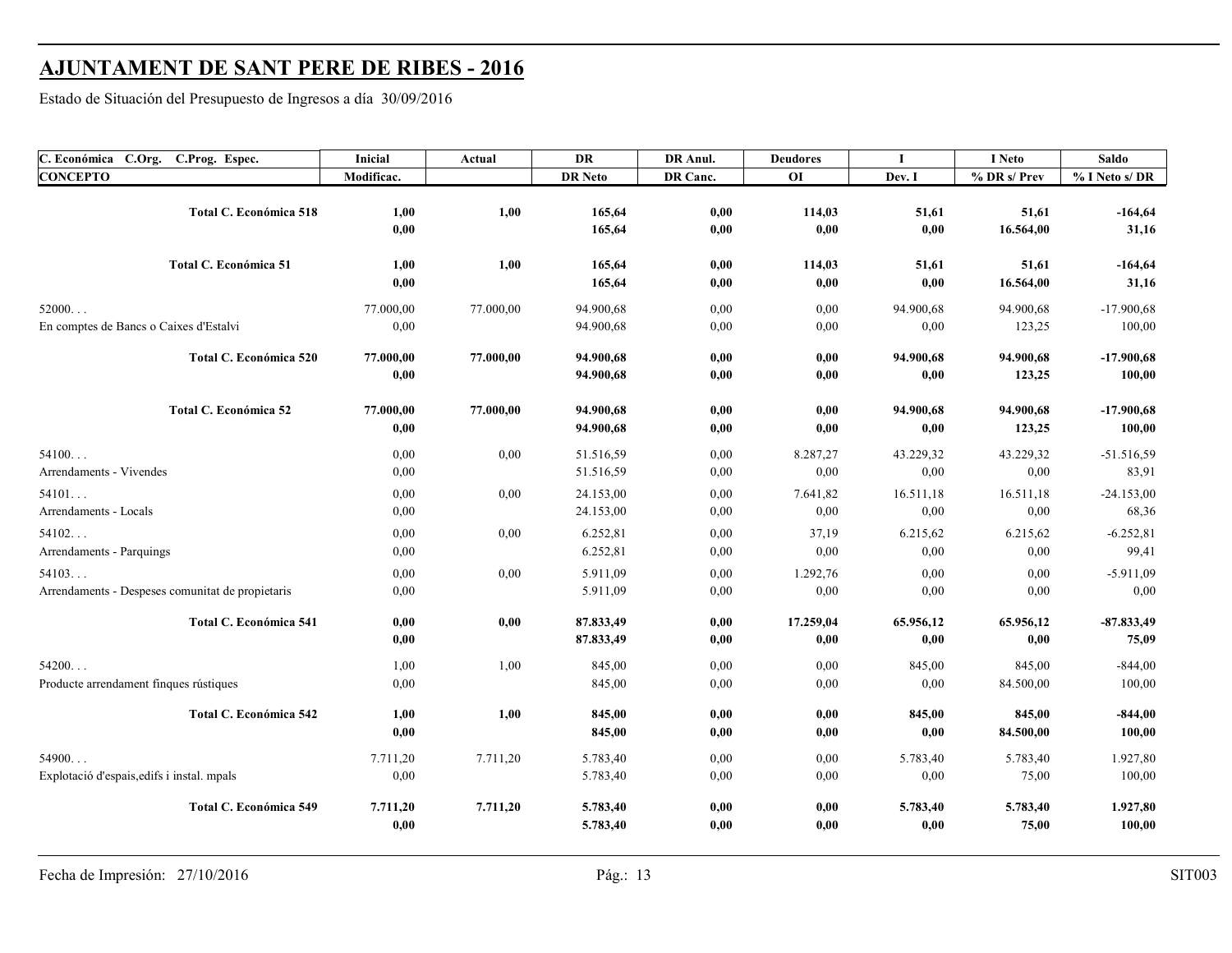| C. Económica C.Org.<br>C.Prog. Espec.        | Inicial            | Actual     | DR                       | DR Anul.         | <b>Deudores</b>   | 1                  | I Neto                | <b>Saldo</b>          |
|----------------------------------------------|--------------------|------------|--------------------------|------------------|-------------------|--------------------|-----------------------|-----------------------|
| <b>CONCEPTO</b>                              | Modificac.         |            | <b>DR</b> Neto           | DR Canc.         | <b>OI</b>         | Dev. I             | % DR s/ Prev          | $\%$ I Neto s/ DR     |
| Total C. Económica 54                        | 7.712,20<br>0,00   | 7.712,20   | 94.461.89<br>94.461,89   | 0,00<br>0,00     | 17.259,04<br>0,00 | 72.584,52<br>0,00  | 72.584,52<br>1.224,84 | $-86.749.69$<br>76,84 |
| 55000                                        | 0.00               | 0.00       | 59.376,39                | 0.00             | 0.00              | 59.376,39          | 59.376,39             | $-59.376,39$          |
| Concessió de la Funerària                    | 0,00               |            | 59.376,39                | 0,00             | 0,00              | 0,00               | 0,00                  | 100,00                |
| 55001                                        | 0,00               | 0,00       | 0,00                     | 0,00             | 0,00              | 0,00               | 0,00                  | 0,00                  |
| Concessió Adm.Cia d'Aigües                   | 0,00               |            | 0,00                     | 0,00             | 0,00              | 0,00               | 0,00                  | 0.00                  |
| 55002                                        | 0,00               | 0,00       | 0,00                     | 0,00             | 0,00              | 0.00               | 0,00                  | 0.00                  |
| Altres concessions                           | 0,00               |            | 0,00                     | 0,00             | 0,00              | 0,00               | 0.00                  | 0,00                  |
| 55003                                        | 24.652,77          | 24.652,77  | 24.652,77                | 0.00             | 0,00              | 24.652,77          | 24.652,77             | 0,00                  |
| Concessió Campsa                             | 0,00               |            | 24.652,77                | 0,00             | 0,00              | 0,00               | 100,00                | 100,00                |
| 55004                                        | 51.276,66          | 51.276,66  | 0,00                     | 0,00             | 0,00              | 0.00               | 0.00                  | 51.276,66             |
| Concessió Bel Air                            | 0,00               |            | 0,00                     | 0,00             | 0,00              | 0,00               | 0,00                  | 0,00                  |
| 55005                                        | 0,00               | 0,00       | 0,00                     | 0,00             | 0,00              | 0,00               | 0,00                  | 0,00                  |
| Concessió Espai Blau                         | 0,00               |            | 0,00                     | 0,00             | 0,00              | 0,00               | 0,00                  | 0,00                  |
| 55008                                        | 24.852,78          | 24.852,78  | 24.852,76                | 8.387,80         | 10.301,10         | 6.163,86           | 6.163,86              | 8.387,82              |
| Concessió mercat anual                       | 0,00               |            | 16.464,96                | 0,00             | 0,00              | 0,00               | 66,25                 | 37,44                 |
| 55009                                        | 9.600,00           | 9.600,00   | 7.200,00                 | 0,00             | 0,00              | 7.200,00           | 7.200,00              | 2.400,00              |
| Concessió adtives Masia Can Pere de la Plana | 0,00               |            | 7.200,00                 | 0,00             | 0,00              | 0.00               | 75,00                 | 100,00                |
| 55011                                        | 8.700,00           | 8.700,00   | 4.350,00                 | 0,00             | 0,00              | 4.350,00           | 4.350,00              | 4.350,00              |
| Concessió bar camp futbol Roquetes           | 0,00               |            | 4.350,00                 | 0,00             | 0,00              | 0,00               | 50,00                 | 100,00                |
| 55012                                        | 6.534,00           | 6.534,00   | 3.267,00                 | 0,00             | 0,00              | 3.267,00           | 3.267,00              | 3.267,00              |
| Concessió bar pavelló Ribes                  | 0,00               |            | 3.267,00                 | 0,00             | 0,00              | 0,00               | 50,00                 | 100,00                |
| 55013                                        | 9.000,00           | 9.000,00   | 4.500,00                 | 0,00             | 0,00              | 4.500,00           | 4.500,00              | 4.500,00              |
| Concessió bar Bosc de Plaça                  | 0,00               |            | 4.500,00                 | 0,00             | 0,00              | 0,00               | 50,00                 | 100,00                |
| 55014                                        | 7.320,00           | 7.320,00   | 3.660,00                 | 0,00             | 0,00              | 3.660,00           | 3.660,00              | 3.660,00              |
| Concessió bar Centre Cívic L'Espai           | 0,00               |            | 3.660,00                 | 0,00             | 0,00              | 0,00               | 50,00                 | 100,00                |
| Total C. Económica 550                       | 141.936,21<br>0,00 | 141.936,21 | 131.858,92<br>123.471,12 | 8.387,80<br>0,00 | 10.301,10<br>0,00 | 113.170,02<br>0,00 | 113.170,02<br>86,99   | 18.465,09<br>91,66    |
| Total C. Económica 55                        | 141.936,21<br>0,00 | 141.936,21 | 131.858,92<br>123.471,12 | 8.387,80<br>0,00 | 10.301,10<br>0,00 | 113.170,02<br>0,00 | 113.170,02<br>86,99   | 18.465,09<br>91,66    |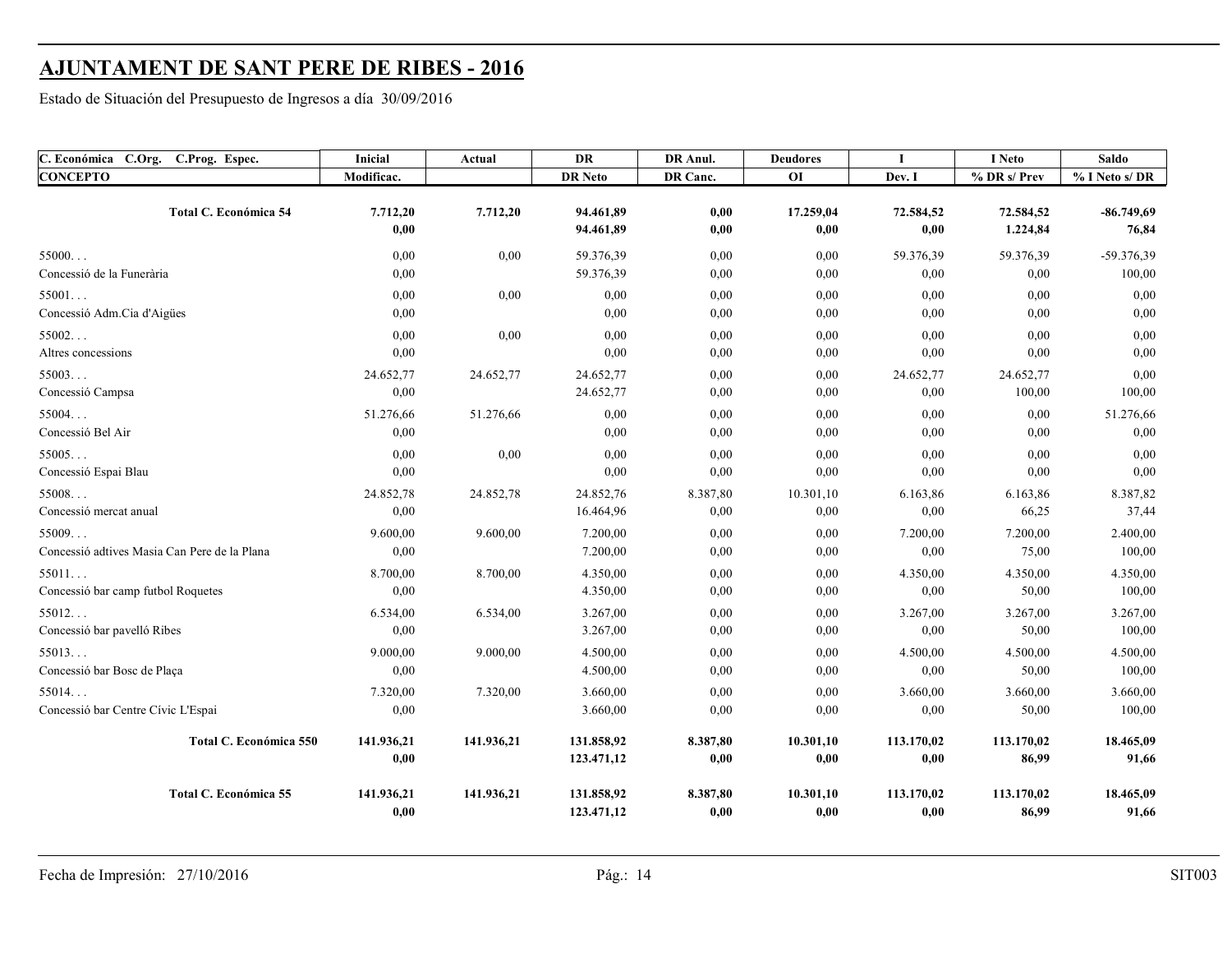| C. Económica C.Org. C.Prog. Espec.                          | Inicial            | Actual     | ${\bf D}{\bf R}$         | DR Anul.         | <b>Deudores</b>   | 1                  | <b>I</b> Neto        | Saldo                 |
|-------------------------------------------------------------|--------------------|------------|--------------------------|------------------|-------------------|--------------------|----------------------|-----------------------|
| <b>CONCEPTO</b>                                             | Modificac.         |            | <b>DR</b> Neto           | DR Canc.         | <b>OI</b>         | Dev. I             | % DR s/ Prev         | % I Neto s/DR         |
| Total C. Económica 5                                        | 226.649,41<br>0,00 | 226.649,41 | 321.387,13<br>312.999,33 | 8.387,80<br>0,00 | 27.674,17<br>0,00 | 280.706,83<br>0,00 | 280.706,83<br>138,10 | $-86.349,92$<br>89,68 |
| 60000<br>Alienació d'inversins reals - Venda de solars      | 0,00<br>0,00       | 0,00       | 0,00<br>0,00             | 0,00<br>0,00     | 0,00<br>0,00      | 0,00<br>0,00       | 0,00<br>0,00         | 0,00<br>0,00          |
| Total C. Económica 600                                      | 0,00<br>0,00       | 0,00       | 0,00<br>0,00             | 0.00<br>0,00     | 0.00<br>0,00      | 0,00<br>0,00       | 0,00<br>0,00         | 0,00<br>0,00          |
| 60300<br>Venda terrenys - Patrimoni municipal del sól       | 0,00<br>0,00       | 0,00       | 0,00<br>0,00             | 0.00<br>0,00     | 0,00<br>0,00      | 0.00<br>0,00       | 0,00<br>0,00         | 0,00<br>0,00          |
| Total C. Económica 603                                      | 0,00<br>0,00       | 0,00       | 0,00<br>0,00             | 0,00<br>0,00     | 0.00<br>0,00      | 0,00<br>0,00       | 0,00<br>0,00         | 0,00<br>0,00          |
| Total C. Económica 60                                       | 0,00<br>0,00       | 0,00       | 0,00<br>0,00             | 0,00<br>0,00     | 0,00<br>0,00      | 0,00<br>0,00       | 0,00<br>0,00         | 0,00<br>0,00          |
| 68000<br>Reintegrament operacions capital Exercicis tancats | 0,00<br>0,00       | 0.00       | 0,00<br>0,00             | 0.00<br>0,00     | 0,00<br>0,00      | 0.00<br>0,00       | 0,00<br>0,00         | 0,00<br>0,00          |
| Total C. Económica 680                                      | 0,00<br>0,00       | 0,00       | 0,00<br>0,00             | 0,00<br>0,00     | 0,00<br>0,00      | 0,00<br>0,00       | 0,00<br>0,00         | 0,00<br>0,00          |
| Total C. Económica 68                                       | 0,00<br>0,00       | 0,00       | 0,00<br>0,00             | 0,00<br>0,00     | 0,00<br>0,00      | 0,00<br>0,00       | 0,00<br>0,00         | 0,00<br>0,00          |
| Total C. Económica 6                                        | 0,00<br>0,00       | 0,00       | 0,00<br>0,00             | 0.00<br>0,00     | 0.00<br>0,00      | 0,00<br>0,00       | 0,00<br>0,00         | 0,00<br>0,00          |
| 72000<br>Transf capital de l'Administració General Estat    | 0,00<br>0.00       | 0,00       | 0,00<br>0,00             | 0,00<br>0.00     | 0,00<br>0,00      | 0,00<br>0.00       | 0,00<br>0,00         | 0,00<br>0,00          |
| Total C. Económica 720                                      | 0,00<br>0,00       | 0,00       | 0,00<br>0,00             | 0.00<br>0,00     | 0,00<br>0,00      | 0,00<br>0,00       | 0,00<br>0,00         | 0,00<br>0,00          |
| Total C. Económica 72                                       | 0,00<br>0,00       | 0,00       | 0,00<br>0,00             | 0,00<br>0,00     | 0,00<br>0,00      | 0,00<br>0,00       | 0,00<br>0,00         | 0,00<br>0,00          |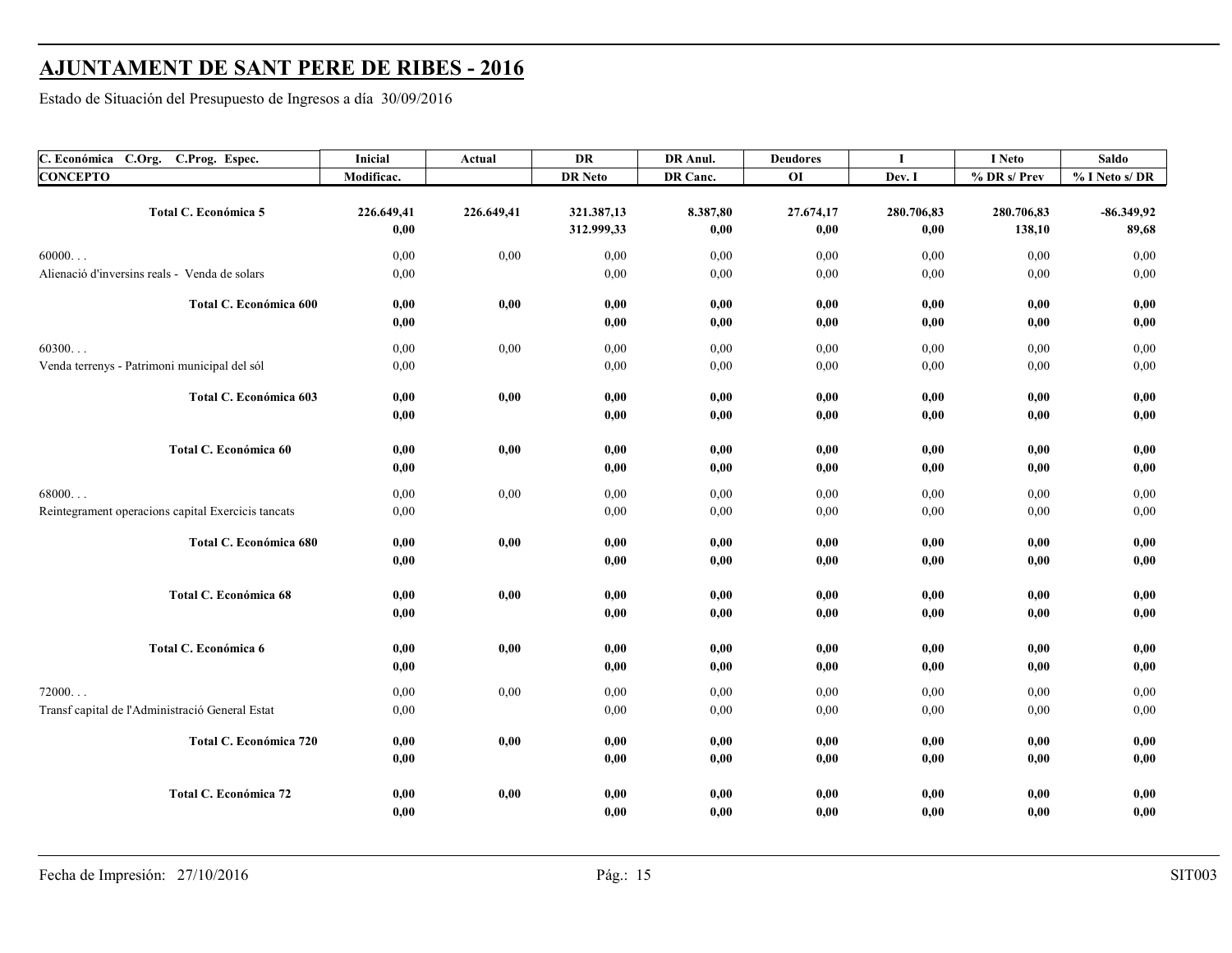| C. Económica C.Org.<br>C.Prog. Espec.              | Inicial    | Actual    | <b>DR</b>      | DR Anul. | <b>Deudores</b> | L          | I Neto       | <b>Saldo</b>  |
|----------------------------------------------------|------------|-----------|----------------|----------|-----------------|------------|--------------|---------------|
| <b>CONCEPTO</b>                                    | Modificac. |           | <b>DR</b> Neto | DR Canc. | $O$ I           | Dev. I     | % DR s/ Prev | % I Neto s/DR |
| 75030                                              | 0,00       | 0,00      | 0.00           | 0,00     | 0.00            | 0.00       | 0,00         | 0,00          |
| Transf. capital CCAA Educació                      | 0,00       |           | 0,00           | 0,00     | 0,00            | 0,00       | 0,00         | 0,00          |
| 75060                                              | 0.00       | 0,00      | 325.000,00     | 0.00     | 0,00            | 325.000,00 | 325.000,00   | $-325.000,00$ |
| Transf. capital de la CCAA altres subv. finalistes | 0,00       |           | 325.000,00     | 0,00     | 0,00            | 0,00       | 0,00         | 100,00        |
| 75080                                              | 0,00       | 0,00      | 0,00           | 0,00     | 0,00            | 0,00       | 0,00         | 0,00          |
| Transf. capital de l'Administració general CCAA    | 0,00       |           | 0,00           | 0,00     | 0,00            | 0,00       | 0,00         | 0.00          |
| Total C. Económica 750                             | 0.00       | 0,00      | 325.000,00     | 0,00     | 0,00            | 325.000,00 | 325.000,00   | $-325.000.00$ |
|                                                    | 0,00       |           | 325.000,00     | 0,00     | 0,00            | 0,00       | 0,00         | 100,00        |
| Total C. Económica 75                              | 0.00       | 0.00      | 325.000,00     | 0,00     | 0,00            | 325.000,00 | 325.000,00   | $-325.000,00$ |
|                                                    | 0,00       |           | 325.000,00     | 0,00     | 0,00            | 0,00       | 0,00         | 100,00        |
| 76100                                              | 0,00       | 22.212,43 | 36.194,90      | 0,00     | 0,00            | 36.194,90  | 36.194,90    | $-13.982,47$  |
| Transf. capital d'entitats locals de la Diputació  | 22.212,43  |           | 36.194,90      | 0,00     | 0,00            | 0.00       | 162,95       | 100,00        |
| Total C. Económica 761                             | 0,00       | 22.212,43 | 36.194,90      | 0,00     | 0,00            | 36.194,90  | 36.194,90    | $-13.982,47$  |
|                                                    | 22.212,43  |           | 36.194,90      | 0,00     | 0,00            | 0,00       | 162,95       | 100,00        |
| Total C. Económica 76                              | 0,00       | 22.212,43 | 36.194,90      | 0,00     | 0,00            | 36.194,90  | 36.194,90    | $-13.982,47$  |
|                                                    | 22.212,43  |           | 36.194,90      | 0,00     | 0,00            | 0,00       | 162,95       | 100,00        |
| Total C. Económica 7                               | 0.00       | 22.212,43 | 361.194,90     | 0.00     | 0,00            | 361.194,90 | 361.194,90   | -338.982,47   |
|                                                    | 22.212,43  |           | 361.194,90     | 0,00     | 0,00            | 0,00       | 1.626,09     | 100,00        |
| 83000                                              | 12.020,00  | 12.020,00 | 5.300,00       | 0,00     | 4.274,94        | 1.025,06   | 1.025,06     | 6.720,00      |
| Reintegre de préstec de fora del sector públic     | 0,00       |           | 5.300,00       | 0,00     | 0,00            | 0.00       | 44,09        | 19,34         |
| Total C. Económica 830                             | 12.020,00  | 12.020,00 | 5.300,00       | 0,00     | 4.274,94        | 1.025,06   | 1.025,06     | 6.720,00      |
|                                                    | 0,00       |           | 5.300,00       | 0,00     | 0,00            | 0,00       | 44,09        | 19,34         |
| 83100                                              | 0.00       | 0,00      | 0,00           | 0,00     | 0,00            | 0.00       | 0.00         | 0.00          |
| Reintegre de préstec a llarg termini Garraf Promoc | 0,00       |           | 0,00           | 0,00     | 0,00            | 0,00       | 0,00         | 0,00          |
| <b>Total C. Económica 831</b>                      | 0.00       | 0,00      | 0,00           | 0,00     | 0,00            | 0,00       | 0,00         | 0,00          |
|                                                    | 0,00       |           | 0,00           | 0,00     | 0,00            | 0,00       | 0,00         | 0,00          |
| <b>Total C. Económica 83</b>                       | 12.020,00  | 12.020,00 | 5.300,00       | 0.00     | 4.274,94        | 1.025,06   | 1.025,06     | 6.720,00      |
|                                                    | 0.00       |           | 5.300,00       | 0.00     | 0,00            | 0,00       | 44,09        | 19,34         |